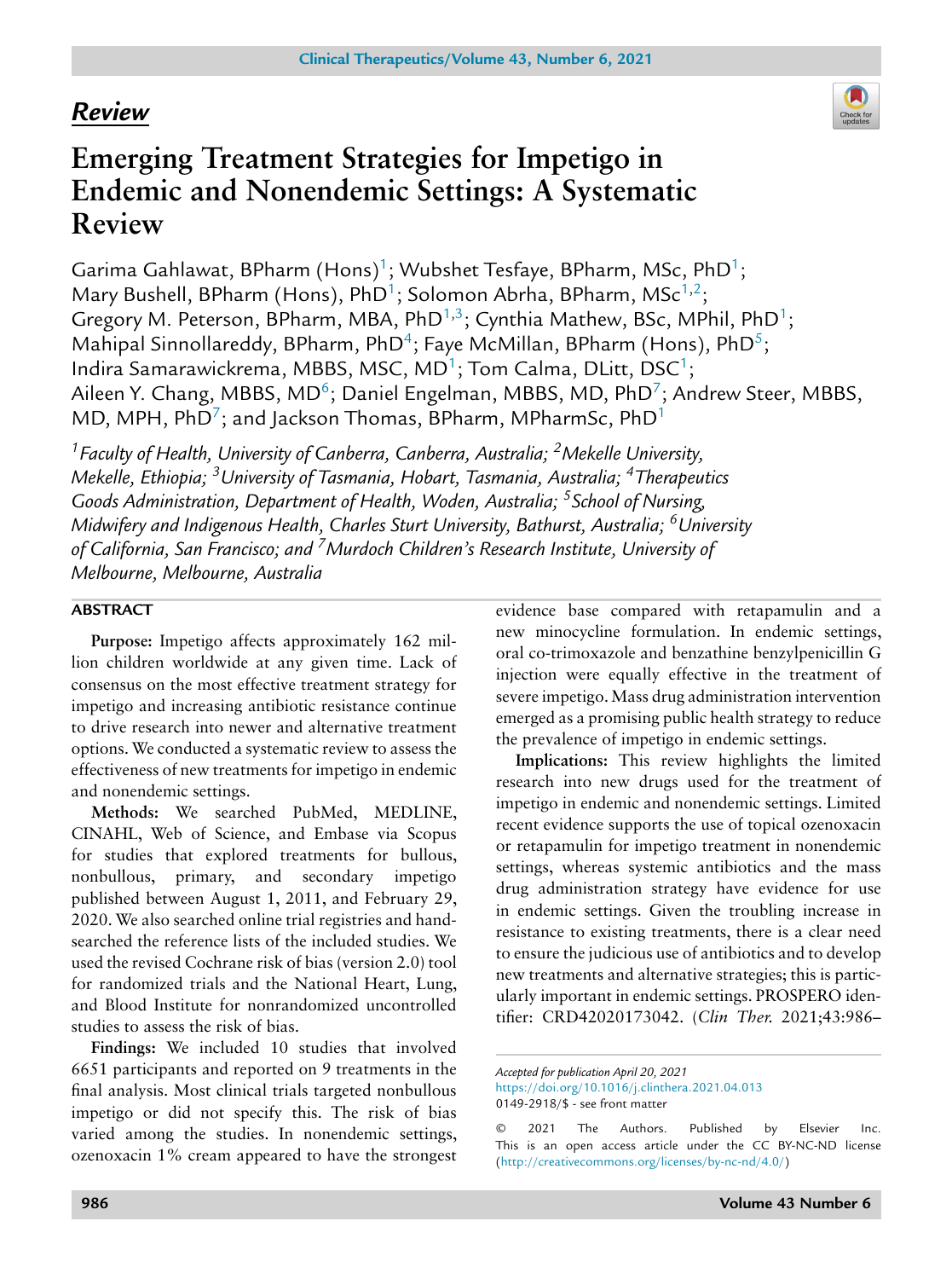1006.) © 2021 The Authors. Published by Elsevier Inc. This is an open access article under the CC BY-NC-ND license [\(http://creativecommons.org/licenses/by](http://creativecommons.org/licenses/by-nc-nd/4.0/)nc-nd/4.0/)

**Keywords:** drug therapy, group A *Streptococcus*, impetigo, MDA, RCT, *Staphylococcus aureus*, systematic review.

# **INTRODUCTION**

Impetigo is a highly contagious, superficial bacterial skin infection that most commonly occurs in children 2 to 5 years of age typically because of damage to the cutaneous barrier.<sup>1,2</sup> It is classified as a primary infection with direct bacterial invasion or a secondary infection (eg, in association with scabies or eczema). $3-5$ Impetigo clinically presents as a bullous or nonbullous type[.4](#page-18-0) Nonbullous impetigo is the most common form of impetigo and is caused by *Staphylococcus aureus* in 80% of cases and group A β-hemolytic *Streptococcus* alone or in combination with *S aureus* in the remainder.<sup>1,4</sup> Bullous impetigo is almost exclusively caused by *S aureus.*[1,6](#page-18-0)

An estimate of 162 million children globally experience impetigo at any given time.<sup>7</sup> There is a disproportionately high prevalence reported in Indigenous Australian children[.7](#page-18-0) Almost half of the Aboriginal children (45%) in the northern regions of Australia have impetigo at any time, equaling approximately 16,000 children[.7](#page-18-0) An estimated approximately twothirds of these children are treated for impetigo before their first birthday[.8](#page-18-0) The risk factors for impetigo include young age, crowding, close contact, and warm humid conditions.<sup>9</sup> When left untreated, impetigo can lead to severe skin, soft tissue and bone infections, and sepsis, which contribute to a 5% to 10% case fatality rate.<sup>10</sup> Impetigo also leads to serious sequelae, including glomerulonephritis and potentially acute rheumatic fever and rheumatic heart disease[.10](#page-18-0)

Management strategies of impetigo vary, depending on whether the condition is localized or widespread across the body, the resistance patterns to causative agents, and the guidelines in place. Bullous or nonbullous impetigo with a limited number of lesions is typically treated with topical antibiotics, such as mupirocin or retapamulin.<sup>11</sup> When impetigo is associated with numerous lesions, as in remote communities where impetigo is considered endemic, oral (such as dicloxacillin, cephalexin, and trimethoprimsulfamethoxazole) or intramuscular (benzathine penicillin G) antibiotics are recommended. $10-12$ 

The rapid emergence and spread of antibioticresistant bacteria, including methicillin-resistant *S aureus* (MRSA), pose serious threats to public health.<sup>13,14</sup> The increase in antimicrobial resistance to topical mupirocin and fusidic  $acid^{1,15-18}$  has had adverse consequences for individuals and communities, necessitating the development of newer treatment alternatives or strategies to promote the judicious use of existing drugs. There are a variety of treatments for impetigo with varying level of evidence, which range from topical and oral treatment antibiotics to disinfectants and herbal therapies.  $6,19$  $6,19$  The previous major systematic review on impetigo treatments was published in 2012 by Koning et  $al^{19}$  $al^{19}$  $al^{19}$  and included studies published until 2011. The review concluded that topical mupirocin and fusidic acid are equally or more effective than oral treatment and highlighted the lack of evidence to support disinfection for impetigo management.<sup>19</sup> Another focused review published in 2019 explored treatment strategies for commonly encountered infectious skin conditions, including impetigo in endemic settings, and covered a broad range of interventions, including complementary or alternative therapies, hand washing and hygiene practices, and other public health interventions.<sup>20</sup> In recent years, newer treatments have emerged, and an updated review of existing treatments and strategies could better inform clinical practice and future research. Therefore, this systematic review aims to examine the most recent evidence (since 2011) related to newer treatment options and strategies to reduce the burden of impetigo in endemic and nonendemic settings.

#### **METHODS**

This systematic review was conducted in accordance with the Preferred Reporting Items for Systematic Reviews and Meta-Analysis (PRISMA) guidelines and was registered in PROSPERO (CRD42020173042).

### **Search Strategy**

We searched PubMed, MEDLINE via EBSCOhost, CINAHL via EBSCOhost, Web of Science, and Embase via Scopus for studies published between August 1, 2011, and February 29, 2020. The search duration was restricted to this period because of the review published in 2012. Keywords used in the search included *impetigo* OR *skin sores* OR *school sores* OR *pyoderma* AND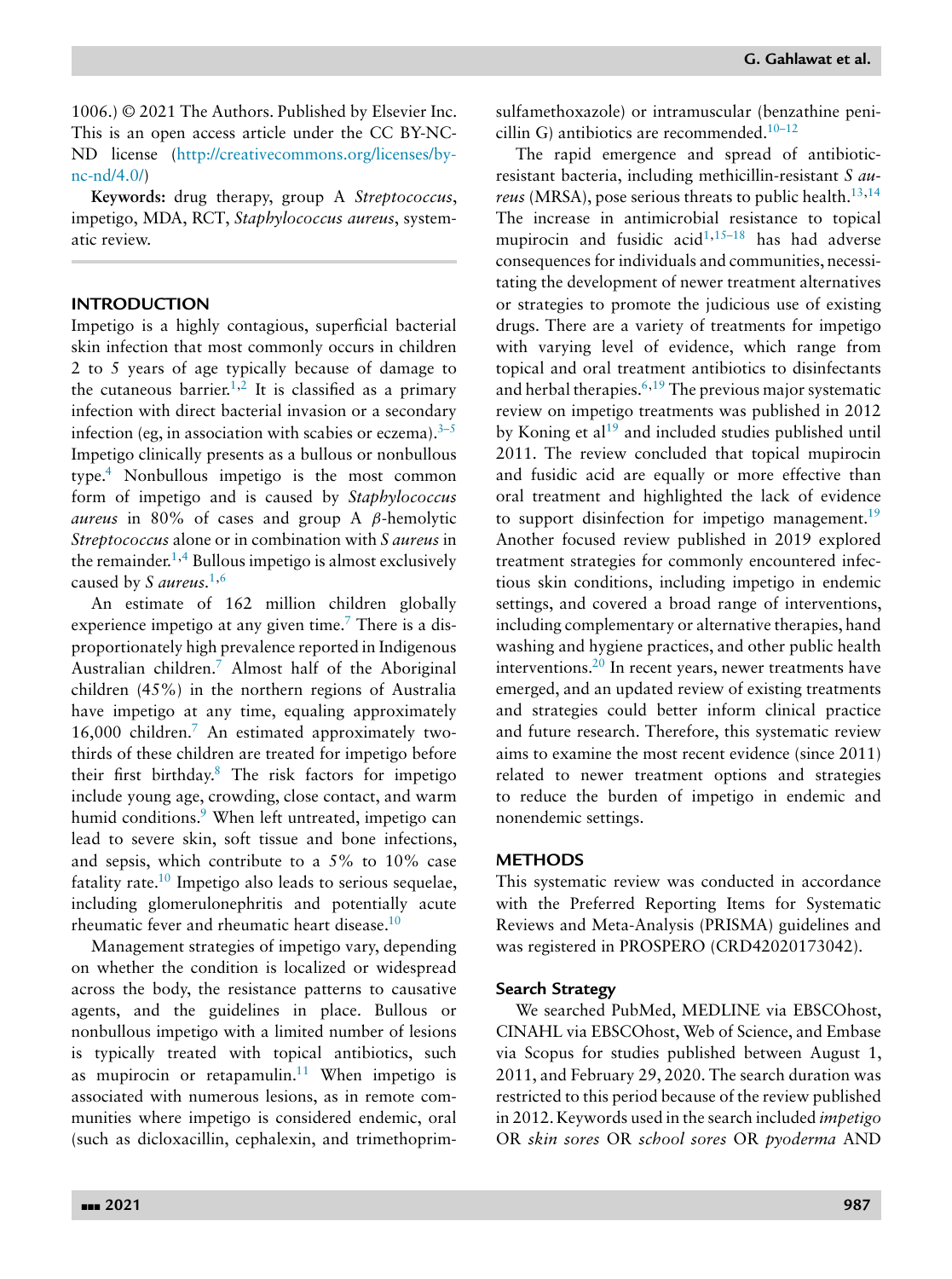*treatment* OR *drug therapy* OR *staphylococc*<sup>∗</sup> OR *streptococc*<sup>∗</sup> and *skin and infection*∗. A detailed search strategy is available in the Appendix.

# **ELIGIBILITY SCREENING AND STUDY SELECTION**

This systematic review included randomized controlled trials (RCTs), prospective studies, and pre-post interventional studies that assessed the effect of drugs on bullous or nonbullous impetigo or the prevalence of impetigo after intervention. Mass drug administration (MDA) studies that evaluated impetigo as an outcome were also included. Studies targeting participants of any age in primary or secondary care settings were included. Case reports or studies that did not report the clinical success rate, conference or dissertation abstracts without full texts, and other *in vitro* and *in vivo* studies were excluded. The articles identified based on the key word search were exported to Covidence<sup>[21](#page-19-0)</sup> for study screening. Two reviewers  $(G.G.,$ and W.T.) independently screened the articles using titles, abstracts, and full texts to identify studies that met the inclusion criteria. Whenever inconsistencies arose between the reviewers, a consensus was sought through the involvement of a third reviewer  $(J.T.).$ 

# **Data Extraction and Synthesis**

Study characteristics, such as setting, design, and participant demographic details, were extracted. Population included authors, journal, study year, location, setting, study aims, and demographic characteristics. Intervention included treatment agent, intervention type, frequency, dose, duration, and any cointervention. Outcomes included clinical cure (or improvement of impetigo reported 7–14 days after treatment), impetigo prevalence before and after MDA, and secondary outcomes and results (including microbiologic responses, adverse effects, and user satisfaction). Study design included participants (studies targeting individuals with a diagnosis of bullous or nonbullous impetigo, identified by a health care professional), inclusion and exclusion criteria, sample size, comparison groups, and randomization. The data extracted were presented using a textual narrative synthesis in a tabular format [\(Table](#page-3-0) I). Meta-analysis was not performed because of the heterogeneity of studies.

# **Quality Appraisal**

The Cochrane risk of bias (version 2.0) assessment  $\text{tool}^{22}$  $\text{tool}^{22}$  $\text{tool}^{22}$  was applied for RCTs. Two reviewers independently completed the assessment, with disagreements resolved via discussion. The risk of bias for non-RCTs was assessed using a tool by the National Heart, Lung, and Blood Institute[.23](#page-19-0)

# **RESULTS**

The search resulted in a total of 4757 titles. After removal of duplicates and studies not relevant to our objectives, 47 studies were assessed for eligibility, and 10 were included in the final data synthesis [\(Figure](#page-13-0) 1)[.12](#page-18-0)[,24–32](#page-19-0)

# **Characteristics of the Included Studies**

Overall, 10 studies (7 targeted and 3 community MDA interventions) were included in this review<sup>[12,](#page-18-0)[24–32](#page-19-0)</sup> [\(Table](#page-3-0) I).

# *Studies in Nonendemic Settings*

The clinical studies comprised 4 RCTs<sup>[25,26,28,29](#page-19-0)</sup> that evaluated the efficacy and tolerability of  $\geq$ 1 drugs and 2 non-RCTs. $24,27$  The clinical studies were conducted in the United States, Israel, and Spain, and 2 studies<sup>[26,28](#page-19-0)</sup> targeted a multinational cohort, including the United States, Russia, South Africa, Germany, Romania, Spain, and Ukraine.

# *Studies in Endemic Settings*

Four studies were conducted in endemic settings. Of these, 1 clinical study was conducted in Australia, $^{12}$ and 3 MDA interventions were conducted in Fiji<sup>[32](#page-19-0)</sup> and the Solomon Islands. $30,31$  Since the last systemic review on impetigo treatments in 2012, the Australian study<sup>[12](#page-18-0)</sup> is the only non-MDA RCT (open-label, randomized, controlled, noninferiority trial) published in an endemic setting that compared oral administration of short-course cotrimoxazole with intramuscular benzathine benzylpenicillin. The other 3 were MDA studies, including 2 randomized interventions $30,32$  and 1 pre-post interventional study. $31$  The MDA studies, other than the one by Marks et al,  $30$  were designed to assess the impact of MDA measures on scabies as the primary outcome, and impetigo was only examined as a secondary outcome; none assessed impetigo alone.

A clinical diagnosis of impetigo was made in all the studies included in this systematic review. Laboratory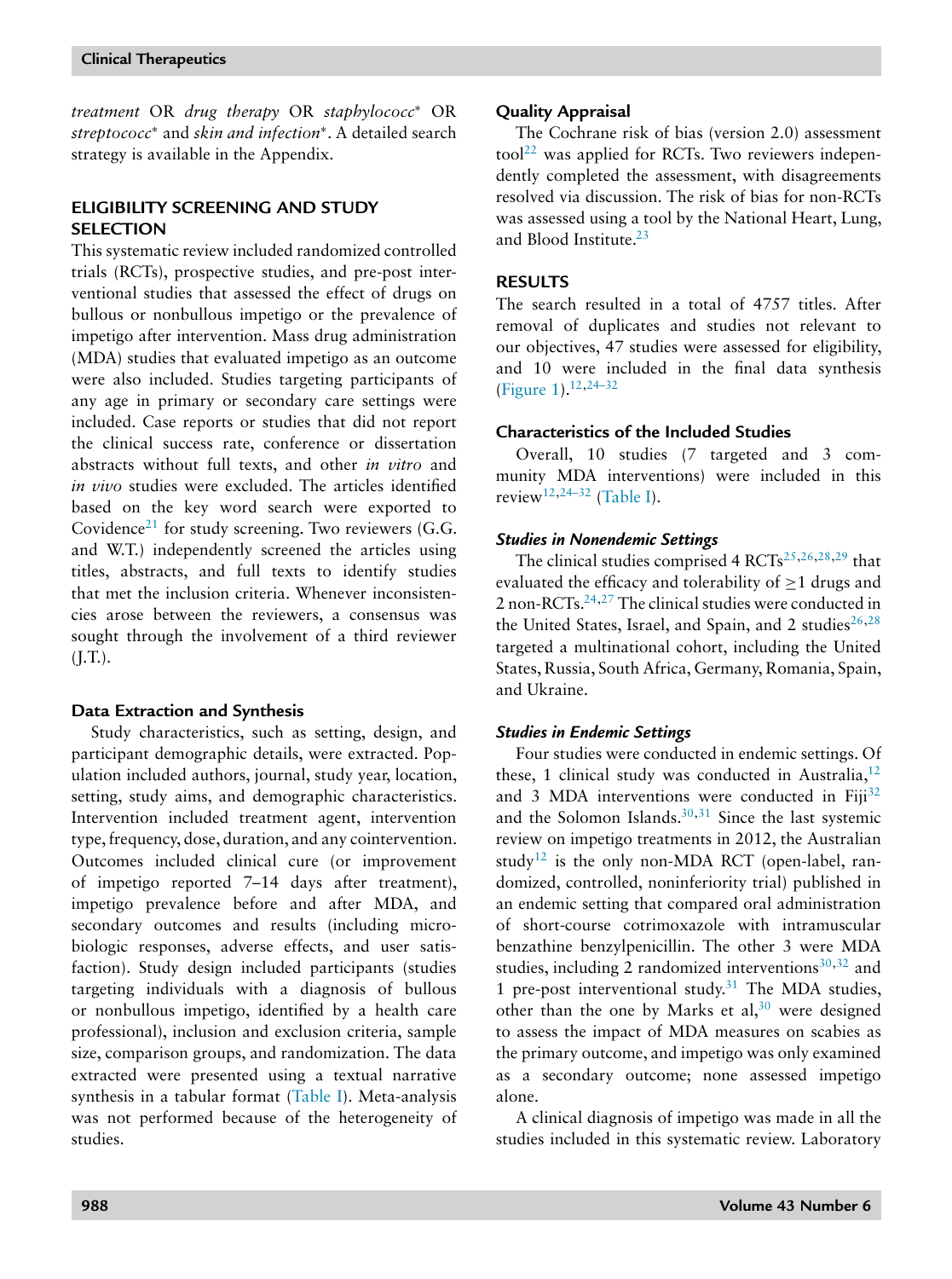<span id="page-3-0"></span>--- **2021**

|  | Table I. Characteristics of included studies. |  |  |
|--|-----------------------------------------------|--|--|
|  |                                               |  |  |

| Study  | Study Setting No. of Pa-<br>and Country tients/Mean<br>of Study                                    | (SD) Age, y | Study Design Inclusion                          | Criteria                                                                                            | Diagnosis<br>Method      | Type of Impetigo<br>and/or Causative<br>Organism                                                                                                                                                                                                                                                                                                                                                                           | Intervention Description,<br><b>Including Treatment</b><br>Frequency |                   | Key<br>Outcomes                                                                                                                                                                                                                                                                                                                                                                                                                                                 | Results                                                                                                                                                                                                                                                                                                                                                                                                                                                                                                                            |                                                           | AdverseEvents User Satisfaction/Treatment<br>Preferences/<br>Attitudes | Adherence | Strengths and<br>Limitations                                                                                                                                                                                                                                                                |
|--------|----------------------------------------------------------------------------------------------------|-------------|-------------------------------------------------|-----------------------------------------------------------------------------------------------------|--------------------------|----------------------------------------------------------------------------------------------------------------------------------------------------------------------------------------------------------------------------------------------------------------------------------------------------------------------------------------------------------------------------------------------------------------------------|----------------------------------------------------------------------|-------------------|-----------------------------------------------------------------------------------------------------------------------------------------------------------------------------------------------------------------------------------------------------------------------------------------------------------------------------------------------------------------------------------------------------------------------------------------------------------------|------------------------------------------------------------------------------------------------------------------------------------------------------------------------------------------------------------------------------------------------------------------------------------------------------------------------------------------------------------------------------------------------------------------------------------------------------------------------------------------------------------------------------------|-----------------------------------------------------------|------------------------------------------------------------------------|-----------|---------------------------------------------------------------------------------------------------------------------------------------------------------------------------------------------------------------------------------------------------------------------------------------------|
|        |                                                                                                    |             |                                                 |                                                                                                     |                          |                                                                                                                                                                                                                                                                                                                                                                                                                            | Test                                                                 | Comparator        |                                                                                                                                                                                                                                                                                                                                                                                                                                                                 |                                                                                                                                                                                                                                                                                                                                                                                                                                                                                                                                    |                                                           |                                                                        |           |                                                                                                                                                                                                                                                                                             |
|        | Studies from nonendemic settings                                                                   |             |                                                 |                                                                                                     |                          |                                                                                                                                                                                                                                                                                                                                                                                                                            |                                                                      |                   |                                                                                                                                                                                                                                                                                                                                                                                                                                                                 |                                                                                                                                                                                                                                                                                                                                                                                                                                                                                                                                    |                                                           |                                                                        |           |                                                                                                                                                                                                                                                                                             |
| Bohaty | Outpatient 38/18.5<br>et al, $22$ 2014 dermatology (25.7)<br>clinic in the<br><b>United States</b> |             | ized,<br>uncontrolled impetigo,<br>center trial | Prospective, People aged Patients<br>folliculitis, or ological<br>minor soft<br>tissue<br>infection | the clinic<br>during the | • Staphylococcus<br>nonrandom- 9 months to received an <i>aureus</i> : 26 (72.2%); ointment 1%<br>98 years with initial clinical . MRSA: 7 (19.4%); twice daily for<br>and microbi- MSSA: 19 (52.8%); 5 days<br>• Streptococcus<br>evaluation at <i>pyogenes</i> ; 2 (5.5%);<br>other occus species:<br>$1(2.8\%);$<br>baseline visit coagulase-negative<br>Staphylococcus; 7<br>$(19.4%)$ ; no<br>pathogen: 2<br>patients | Retapamulin                                                          | Not<br>applicable | • Primary<br>outcome:<br>clinical<br>response<br>suc-<br>cess/failure clinical<br>in the<br>efficacy<br>population<br>secondary<br>outcomes:<br>microbio-<br>logic<br>responses in presumed<br>culture<br>positive for improve-<br>any species ments;<br>comparison decreased<br>of wound<br>size from<br>baseline to<br>follow-up;<br>of signs and were<br>symptoms<br>from<br>baseline to<br>follow-up;<br>and the<br>tolerability of responses,<br>treatment | $\cdot$ 5 of 7<br>Patients had patients)<br>clinical<br>success and mild and<br>2 of 7 had<br>at follow-up improvement<br>at 7 day; 5 of<br>7 had<br>presumed<br>with MRSA; microbiolog-<br>ical<br>eradication,<br>whereas 2 of<br>7 had<br>patients were microbiolog-<br>ical<br>of bacteria; wound size<br>significantly<br>by 71.3% at<br>follow-up;<br>overall<br>comparison success rates<br>favorable for<br>clinical, mi-<br>crobiologic,<br>and<br>therapeutic<br>with values<br>of 66%, 97%,<br>and 69%,<br>respectively | • 10.5% (4/38 Not reported<br>experienced<br>moderate AEs |                                                                        |           | Not reported • Wide range of age<br>and ethnicities<br>included in the study;<br>safety profile appears<br>favorable given the<br>low number of<br>adverse events; small<br>sample size and<br>uneven age<br>distribution; no<br>placebo comparator<br>included<br>(continued on next page) |
|        |                                                                                                    |             |                                                 |                                                                                                     |                          |                                                                                                                                                                                                                                                                                                                                                                                                                            |                                                                      |                   |                                                                                                                                                                                                                                                                                                                                                                                                                                                                 |                                                                                                                                                                                                                                                                                                                                                                                                                                                                                                                                    |                                                           |                                                                        |           |                                                                                                                                                                                                                                                                                             |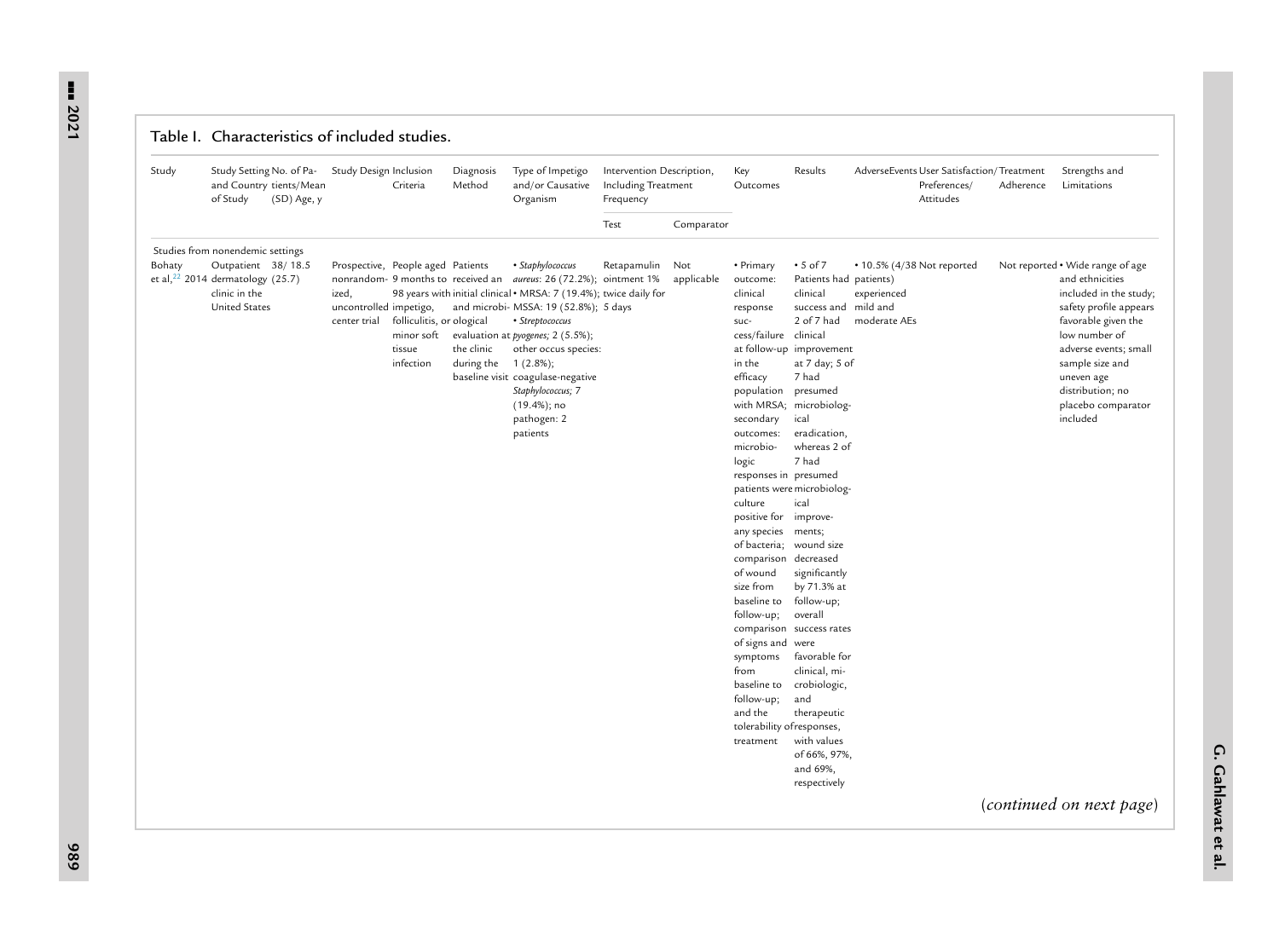| Study                                          | Study Setting No. of Pa-<br>and Country tients/Mean<br>of Study<br>(SD) Age, y | Study Design Inclusion                                                                                                    | Criteria                                                                                                                                                            | Diagnosis<br>Method | Type of Impetigo<br>and/or Causative<br>Organism                                                                                                                                 | Intervention Description,<br>Including Treatment<br>Frequency |                                                               | Key<br>Outcomes                                                                                                                                                                                                                                                                                                                                                       | Results                                                                                                                                                                                                                                                                                                                                                                                                                                       |              | AdverseEvents User Satisfaction/Treatment<br>Preferences/<br>Attitudes                                                                                   | Adherence                                               | Strengths and<br>Limitations                                                                                                                                                                                   |
|------------------------------------------------|--------------------------------------------------------------------------------|---------------------------------------------------------------------------------------------------------------------------|---------------------------------------------------------------------------------------------------------------------------------------------------------------------|---------------------|----------------------------------------------------------------------------------------------------------------------------------------------------------------------------------|---------------------------------------------------------------|---------------------------------------------------------------|-----------------------------------------------------------------------------------------------------------------------------------------------------------------------------------------------------------------------------------------------------------------------------------------------------------------------------------------------------------------------|-----------------------------------------------------------------------------------------------------------------------------------------------------------------------------------------------------------------------------------------------------------------------------------------------------------------------------------------------------------------------------------------------------------------------------------------------|--------------|----------------------------------------------------------------------------------------------------------------------------------------------------------|---------------------------------------------------------|----------------------------------------------------------------------------------------------------------------------------------------------------------------------------------------------------------------|
|                                                |                                                                                |                                                                                                                           |                                                                                                                                                                     |                     |                                                                                                                                                                                  | Test                                                          | Comparator                                                    |                                                                                                                                                                                                                                                                                                                                                                       |                                                                                                                                                                                                                                                                                                                                                                                                                                               |              |                                                                                                                                                          |                                                         |                                                                                                                                                                                                                |
| Chamny<br>et al, <sup>24</sup> 2016 clinics in | 3 Outpatient 32/ 5.2<br>Israel                                                 | Randomized, Healthy<br>parallel-<br>group,<br>double-<br>blind.<br>comparative diagnosis of<br>clinical trial 2-7 lesions | people aged diagnosis<br>$\geq$ 2 years<br>with a<br>clinical<br>of pure<br>impetigo,<br>impetigo<br>contagiosa,<br>or uncompli-<br>cated<br>blistering<br>impetigo | Clinical            | $\cdot$ S. aureus: 21<br>(65.6%); S pyogenes: foam twice<br>13 (40.6%); MRSA: daily for 7 days twice daily<br>11 (34.4%); other:<br>$5(15.6\%);$<br>nonbullous<br>impetigo (75%) |                                                               | Minocycline 1% Minocycline • Primary<br>4% foam<br>for 7 days | outcome:<br>treatment,<br>defined as<br>having a<br>80% cured<br>lesions;<br>secondary<br>outcome:<br>clinical cure occurred in<br>at follow-up 81.3% and<br>success at<br>each study<br>visit;<br>bacteriologic following 3<br>success;<br>individual<br>efficacy<br>clinical<br>assessment<br>of impetigo- the end of<br>related signs treatment<br>and<br>symptoms | Clinical cure • Adverse<br>was achieved events<br>at the end of 50.0% in the patients<br>minocycline the 1% group<br>groups,<br>minimum of respectively, 4% group<br>at the end of<br>treatment;<br>clinical<br>success<br>and clinical 78.6% of 1%<br>and 4%<br>groups,<br>respectively,<br>days of<br>treatment in<br>92.3% and<br>parameters; 100% of the<br>respective<br>patients at<br>and in 100%<br>in both<br>groups at<br>follow-up | and 4 in the | >90% Reported High<br>treatment<br>clinical cure by 57.1% and occurred in 6 satisfaction with adherence<br>the 1%<br>1% and 4% treated: 2 in minocycline | treatment<br>for $1%$<br>minocycline recruitment;<br>4% | · Strengths:<br>randomized nature of<br>study, high adherence<br>rate of 85.5% to treatment;<br>multicenter<br>and 75% for limitations: only<br>children included in<br>minocycline the study; small<br>sample |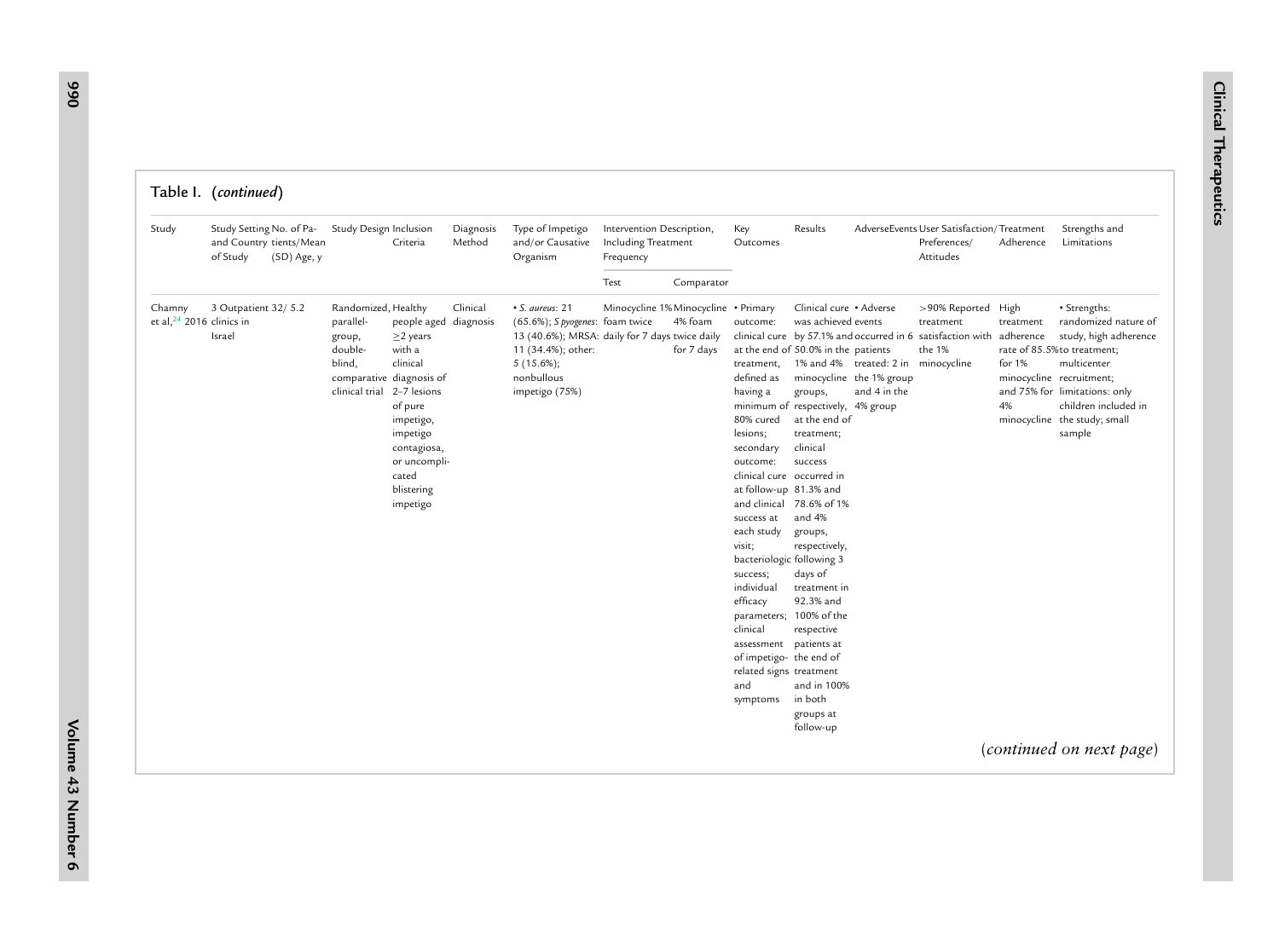#### Table I. (*continued*)

| Study                                  | Study Setting No. of Pa-<br>of Study | and Country tients/Mean<br>(SD) Age, y | Study Design Inclusion                                                                | Criteria                                                                                                                                                                                                                                                                                     | Diagnosis<br>Method                                                                           | Type of Impetigo<br>and/or Causative<br>Organism                                                                                                                 | Intervention Description,<br>Including Treatment<br>Frequency |                                                                            | Key<br>Outcomes                                                                                                                                                                                                                                                                                                                                                                                                                                                                            | Results                                                                                                                                                                                                                                                                                                                                                                                                                                                                          |                                                                                                                                                                                                                                                   | AdverseEvents User Satisfaction/Treatment<br>Preferences/<br>Attitudes | Adherence                           | Strengths and<br>Limitations                                                                                                                                                                                                                             |
|----------------------------------------|--------------------------------------|----------------------------------------|---------------------------------------------------------------------------------------|----------------------------------------------------------------------------------------------------------------------------------------------------------------------------------------------------------------------------------------------------------------------------------------------|-----------------------------------------------------------------------------------------------|------------------------------------------------------------------------------------------------------------------------------------------------------------------|---------------------------------------------------------------|----------------------------------------------------------------------------|--------------------------------------------------------------------------------------------------------------------------------------------------------------------------------------------------------------------------------------------------------------------------------------------------------------------------------------------------------------------------------------------------------------------------------------------------------------------------------------------|----------------------------------------------------------------------------------------------------------------------------------------------------------------------------------------------------------------------------------------------------------------------------------------------------------------------------------------------------------------------------------------------------------------------------------------------------------------------------------|---------------------------------------------------------------------------------------------------------------------------------------------------------------------------------------------------------------------------------------------------|------------------------------------------------------------------------|-------------------------------------|----------------------------------------------------------------------------------------------------------------------------------------------------------------------------------------------------------------------------------------------------------|
|                                        |                                      |                                        |                                                                                       |                                                                                                                                                                                                                                                                                              |                                                                                               |                                                                                                                                                                  | Test                                                          | Comparator                                                                 |                                                                                                                                                                                                                                                                                                                                                                                                                                                                                            |                                                                                                                                                                                                                                                                                                                                                                                                                                                                                  |                                                                                                                                                                                                                                                   |                                                                        |                                     |                                                                                                                                                                                                                                                          |
| Gropper<br>et al, $25$ 2014 Outpatient | 27<br>clinics in 5<br>countries      | 464/16.1<br>(16.66)                    | Phase III,<br>randomized, $\geq$ 2 years<br>double-<br>blind,<br>multicenter<br>study | Patients aged Through<br>with bullous and gram<br>or<br>nonbullous pathogens<br>impetigo, a were<br>total SIRS<br>score of at<br>least 8 and a bacterial<br>total<br>of $1 - 100$<br>$cm2$ with<br>surrounding<br>erythema not<br>exceeding 2<br>cm from the<br>edge of the<br>affected area | swabbing<br>staining,<br>identified<br>based on<br>cultures in a<br>affected area Laboratory. | • Bullous impetigo: Twice daily 1% Twice daily<br>96 (20.7%);<br>nonbullous<br>impetigo: 368<br>(79.3%); S aureus:<br>285 (61.4%); S<br>pyogenes: 214<br>(46.1%) | ozenoxacin<br>cream for 5<br>days                             | placebo<br>Cream for 5 clinical<br>days<br>OR<br>Twice daily<br>for 5 days | • Primary<br>outcome:<br>response<br>(success or rates of<br>failure) in the 34.8% vs<br>retapamulin intention-to- 19.2%;<br>at the end of therapy;<br>$3; days 6-7); was also$<br>secondary<br>outcome:<br>clinical<br>response at (37.7% vs<br>(days<br>crobiological 70.8% for<br>response<br>according to and 38.2%<br>the baseline for placebo<br>susceptibility after 3-4<br>profile at<br>visits 2, 3<br>and 4; mi-<br>crobiological 6-7 days;<br>response at ozenoxacin<br>visit 4 | Ozenoxacin • Adverse<br>was superior events<br>to placebo<br>(success)<br>population at the end of in<br>therapy (visit retapamulin group);<br>significantly in<br>superior to<br>placebo<br>days 2 (days 19.2%; $P <$<br>$3-4$ ) and $4$ 0.001); mi- irritation<br>crobiological ( $n = 2$ in<br>10-13); mi- success was retapamulin<br>ozenoxacin<br>days and<br>79.2% vs<br>56.6% after<br>produced<br>more rapid<br>microbiolog-<br>ical<br>clearance<br>than<br>retapamulin | occurred in<br>35 patients;<br>nasopharyn-<br>gitis ( $n = 4$ in<br>ozenoxacin<br>1% ointment treat clinical $P = 0.003$ ). group; n = 4<br>retapamulin<br>rhinitis ( $n = 3$<br>retapamulin<br>group);<br>application<br>site pain and<br>group) | Not reported                                                           | Treatment<br>adherence<br>100.5% in | · Strengths: strong<br>randomization<br>was 99.6% in process performed by<br>ozenoxacin an independent<br>vs 97.9% in statistician using an<br>placebo and interactive web<br>response system;<br>retapamulin multicentered trial;<br>placebo controlled |
|                                        |                                      |                                        |                                                                                       |                                                                                                                                                                                                                                                                                              |                                                                                               |                                                                                                                                                                  |                                                               |                                                                            |                                                                                                                                                                                                                                                                                                                                                                                                                                                                                            |                                                                                                                                                                                                                                                                                                                                                                                                                                                                                  |                                                                                                                                                                                                                                                   |                                                                        |                                     | (continued on next page)                                                                                                                                                                                                                                 |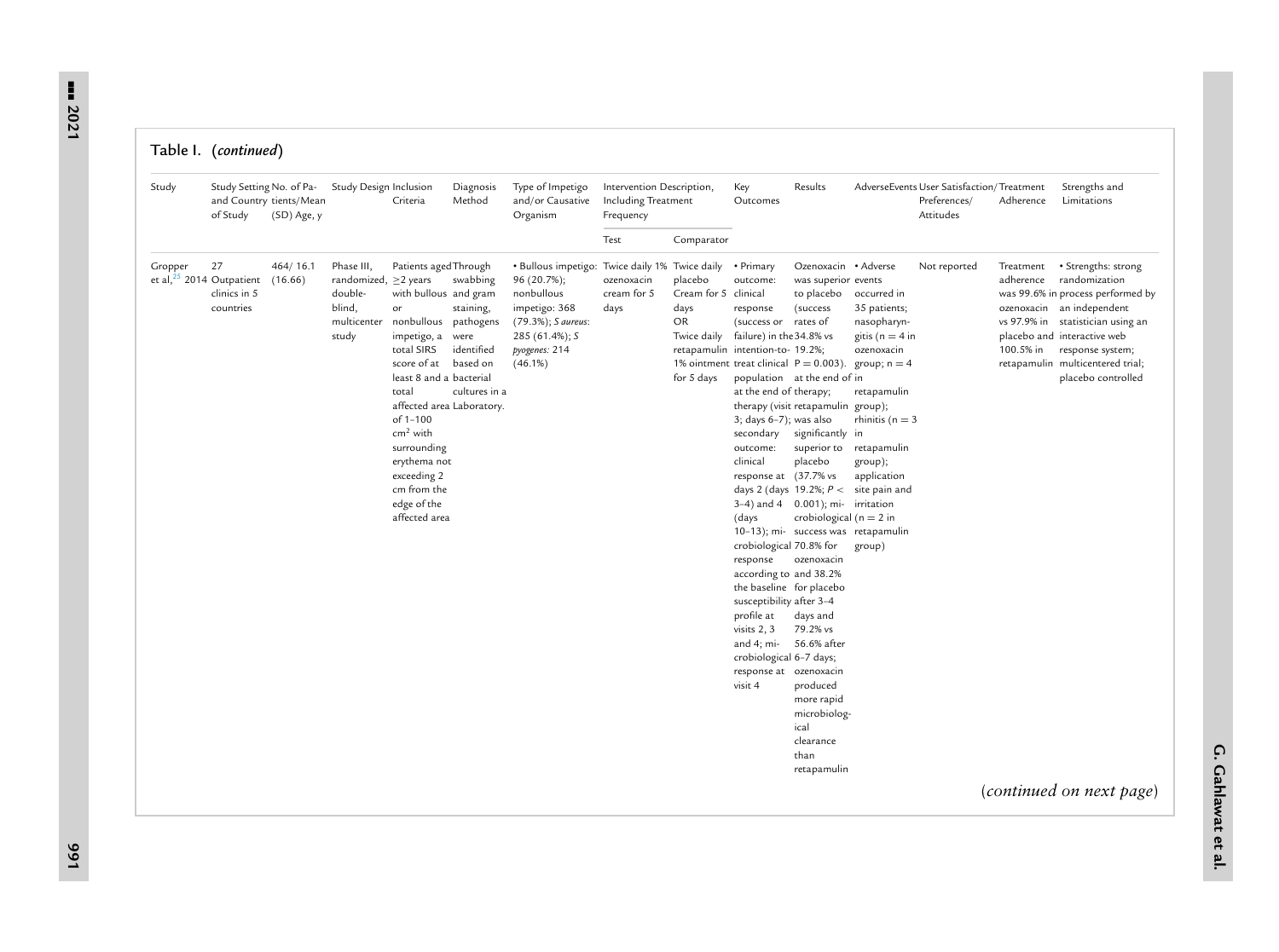|                                    | Table I. (continued)                 |                                        |                                 |                                                                                                                                                                                                                                                                                                              |                     |                                                                                                                  |                                                                                                                                            |                   |                                                                                                                                                                                                                                                                                              |                                                                                                                                                                                                                                                                                                                                                                          |                                                                                        |                                                                        |                                       |                                                                                            |
|------------------------------------|--------------------------------------|----------------------------------------|---------------------------------|--------------------------------------------------------------------------------------------------------------------------------------------------------------------------------------------------------------------------------------------------------------------------------------------------------------|---------------------|------------------------------------------------------------------------------------------------------------------|--------------------------------------------------------------------------------------------------------------------------------------------|-------------------|----------------------------------------------------------------------------------------------------------------------------------------------------------------------------------------------------------------------------------------------------------------------------------------------|--------------------------------------------------------------------------------------------------------------------------------------------------------------------------------------------------------------------------------------------------------------------------------------------------------------------------------------------------------------------------|----------------------------------------------------------------------------------------|------------------------------------------------------------------------|---------------------------------------|--------------------------------------------------------------------------------------------|
| Study                              | Study Setting No. of Pa-<br>of Study | and Country tients/Mean<br>(SD) Age, y | Study Design Inclusion          | Criteria                                                                                                                                                                                                                                                                                                     | Diagnosis<br>Method | Type of Impetigo<br>and/or Causative<br>Organism                                                                 | Intervention Description,<br>Including Treatment<br>Frequency                                                                              |                   | Key<br>Outcomes                                                                                                                                                                                                                                                                              | Results                                                                                                                                                                                                                                                                                                                                                                  |                                                                                        | AdverseEvents User Satisfaction/Treatment<br>Preferences/<br>Attitudes | Adherence                             | Strengths and<br>Limitations                                                               |
|                                    |                                      |                                        |                                 |                                                                                                                                                                                                                                                                                                              |                     |                                                                                                                  | Test                                                                                                                                       | Comparator        |                                                                                                                                                                                                                                                                                              |                                                                                                                                                                                                                                                                                                                                                                          |                                                                                        |                                                                        |                                       |                                                                                            |
| Gropper<br>et al, $^{26}$<br>s2014 | Spain                                | 46                                     | Phase I,<br>open-label<br>study | People aged Clinical<br>2 months to diagnosis<br>65 years with<br>nonbullous<br>or bullous<br>impetigo;<br>SIRS score of<br>at least 8; a<br>total<br>affected area<br>of $\leq 100$ cm <sup>2</sup><br>with<br>surrounding<br>erythema not<br>extending $>2$<br>cm from the<br>edge of any<br>affected area |                     | · Bullous Impetigo - Single 0.5-g<br>$2(4.30\%)$<br>• Non-Bullous<br>Impetigo - 43 (93.5 cream on day 1<br>$%$ ) | dose of<br>ozenoxacin 1%<br>followed by<br>twice-daily<br>application for<br>4 days (every<br>12 h) and a<br>final single<br>dose on day 6 | Not<br>applicable | • Primary<br>outcome:<br>systemic<br>absorption<br>of<br>ozenoxacin<br>1% cream<br>after<br>repeated<br>topical<br>in patients<br>with<br>impetigo;<br>secondary<br>outcome:<br>assess the<br>clinical<br>response, as days; all<br>well as<br>tolerability)<br>of<br>ozenoxacin<br>1% cream | • Decrease in • 25 Mild<br>the mean<br>skin lesion<br>surface area $(n = 3)$<br>through to in 21 of 46<br>visit 6 in all 4 patients<br>patient<br>groups<br>applications treated with<br>ozenoxacin<br>1% cream;<br>22 of 45<br>patients<br>(48.9%) were<br>assessed as<br>cured after 5<br>other<br>patients (23<br>of 45<br>patients) had<br>a clinical<br>improvement | $(n = 22)$ or<br>moderate<br>was observed adverse events<br>from visit 1 were reported | Not reported                                                           | Treatment<br>adherence:<br>93.5% with | • Limitation: lack of<br>placebo/comparative<br>treatment; small<br>ozenoxacin sample size |
|                                    |                                      |                                        |                                 |                                                                                                                                                                                                                                                                                                              |                     |                                                                                                                  |                                                                                                                                            |                   |                                                                                                                                                                                                                                                                                              |                                                                                                                                                                                                                                                                                                                                                                          |                                                                                        |                                                                        |                                       | (continued on next page)                                                                   |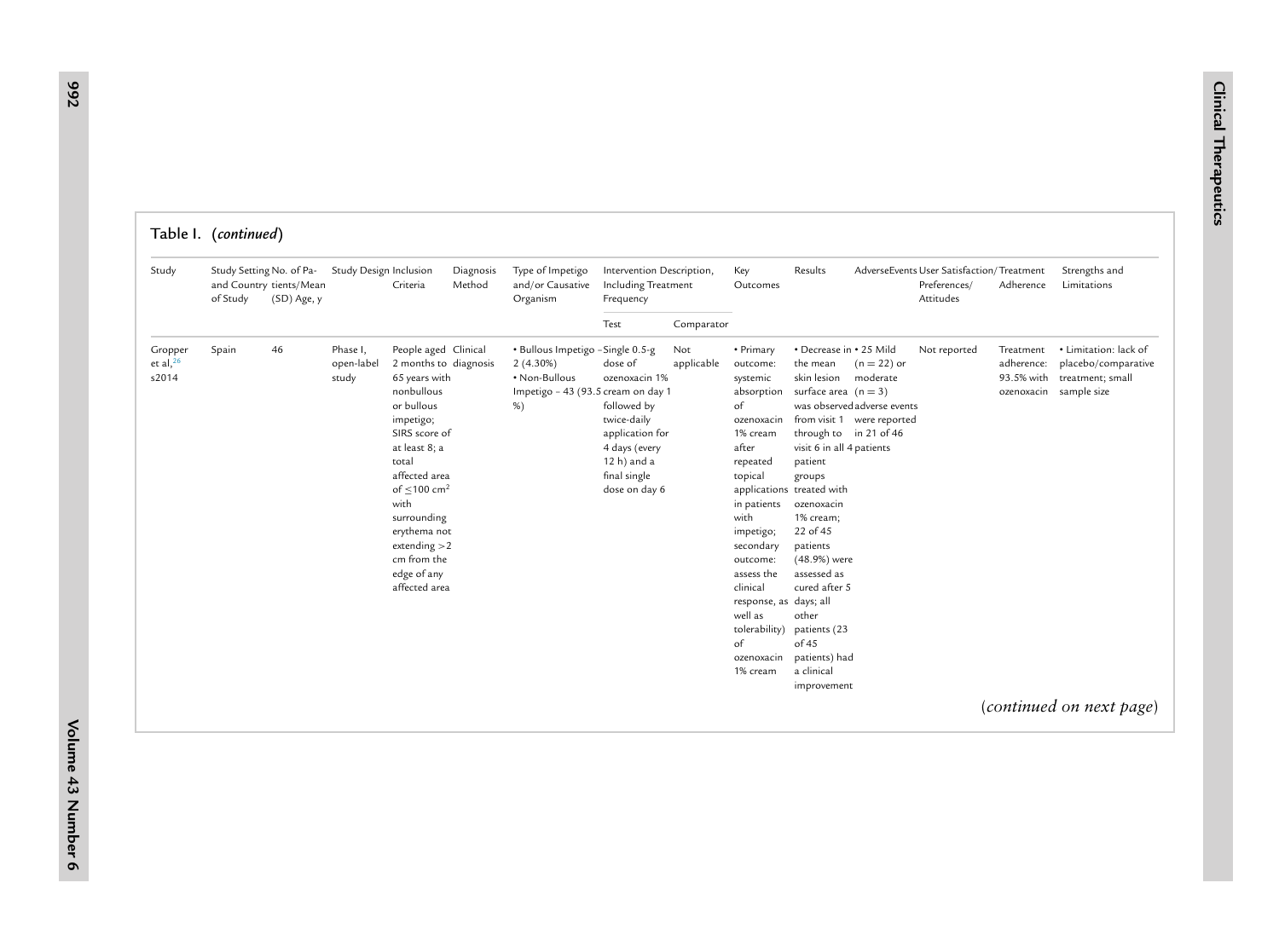| Study | Study Setting No. of Pa-<br>of Study                                     | and Country tients/Mean<br>(SD) Age, y | Study Design Inclusion                                                                                                                                                                                 | Criteria                                                                                                                                                                                                                                                | Diagnosis<br>Method | Type of Impetigo<br>and/or Causative<br>Organism                                                            | Intervention Description,<br>Including Treatment<br>Frequency |                  | Key<br>Outcomes                                                                                                                                                                                                                                                                                                                                                                                        | Results                                                                                                                                                                                                                                                                                                                                                                                          |                                                                                                                                                                                                                          | AdverseEvents User Satisfaction/Treatment<br>Preferences/<br>Attitudes | Adherence | Strengths and<br>Limitations                                                                                                                                                                                                                                                                                                                                                   |
|-------|--------------------------------------------------------------------------|----------------------------------------|--------------------------------------------------------------------------------------------------------------------------------------------------------------------------------------------------------|---------------------------------------------------------------------------------------------------------------------------------------------------------------------------------------------------------------------------------------------------------|---------------------|-------------------------------------------------------------------------------------------------------------|---------------------------------------------------------------|------------------|--------------------------------------------------------------------------------------------------------------------------------------------------------------------------------------------------------------------------------------------------------------------------------------------------------------------------------------------------------------------------------------------------------|--------------------------------------------------------------------------------------------------------------------------------------------------------------------------------------------------------------------------------------------------------------------------------------------------------------------------------------------------------------------------------------------------|--------------------------------------------------------------------------------------------------------------------------------------------------------------------------------------------------------------------------|------------------------------------------------------------------------|-----------|--------------------------------------------------------------------------------------------------------------------------------------------------------------------------------------------------------------------------------------------------------------------------------------------------------------------------------------------------------------------------------|
|       |                                                                          |                                        |                                                                                                                                                                                                        |                                                                                                                                                                                                                                                         |                     |                                                                                                             | Test                                                          | Comparator       |                                                                                                                                                                                                                                                                                                                                                                                                        |                                                                                                                                                                                                                                                                                                                                                                                                  |                                                                                                                                                                                                                          |                                                                        |           |                                                                                                                                                                                                                                                                                                                                                                                |
| Rosen | 36<br>et al, $27$ 2018 Outpatient (18.3)<br>clinics<br>in 6<br>countries | 412/18.6                               | Randomized People aged Clinical<br>clinical trial, $\geq$ 2 months diagnosis<br>multicenter, with<br>double-<br>blind,<br>vehicle-<br>controlled,<br>parallel<br>group, Phase at baseline<br>III study | impetigo, a<br>total SIRS<br>score of $\geq$ 3;<br>the total<br>affected area<br>measured<br>from 2 to<br>100 cm <sup>2</sup> .<br>and for<br>patients > 12<br>years of age,<br>the total area<br>could not<br>exceed 2% of<br>the body<br>surface area |                     | $\cdot$ S. Aureus - 223<br>(54.3%)<br>· S. Pyogenes- 39<br>$(9.46\%)$<br>· Other Pathogens -<br>147 (35.9%) | Twice daily 1% Twice daily<br>ozenoxacin<br>cream             | placebo<br>cream | • Primary<br>outcome:<br>clinical<br>response at success<br>the end of<br>therapy in<br>the<br>intention-to- which was<br>population; 5 days of<br>secondary<br>outcome:<br>clinical<br>response at<br>visit 3, or<br>clinical;<br>response at also had<br>3;<br>therapeutic success<br>response<br>(combined<br>clinical and<br>microbiolog- of therapy<br>ical<br>response) at [87.2%] vs<br>visit 3 | · Ozenoxacin · Adverse<br>clinical<br>compared<br>with<br>placebo,<br>treat clinical evident after group;<br>therapy (112 seborrheic<br>of 206<br>$[54.4\%]$ vs<br>78 of 206<br>$[37.9\%];$<br>$P = .001$ ;<br>bacteriologic ozenoxacin<br>visits 2 and superior mi- group<br>crobiological<br>compared<br>with placebo<br>after 2 days<br>(109 of 125<br>76 of 119<br>$[63.9\%];$<br>$P = .002$ | had superior events in 15<br>of 411<br>patients: 8 in<br>the<br>ozenoxacin<br>group and 7<br>in the placebo<br>rosacea and<br>dermatitis in<br>ozenoxacin<br>group;<br>dermatitis<br>and skin<br>tightness in<br>placebo | Nor reported                                                           |           | · Strength: central<br>randomization via an<br>interactive web<br>response system was<br>used to allocate<br>patients to treatment<br>groups, stratified by<br>age subset, to ensure<br>a 1:1 distribution and<br>avoid selection bias;<br>limitations: small<br>number of children<br>with bullous impetigo<br>included; data in<br>children <6 mo of<br>age are also limited |
|       |                                                                          |                                        |                                                                                                                                                                                                        |                                                                                                                                                                                                                                                         |                     |                                                                                                             |                                                               |                  |                                                                                                                                                                                                                                                                                                                                                                                                        |                                                                                                                                                                                                                                                                                                                                                                                                  |                                                                                                                                                                                                                          |                                                                        |           | (continued on next page)                                                                                                                                                                                                                                                                                                                                                       |

Table I. (*continued*)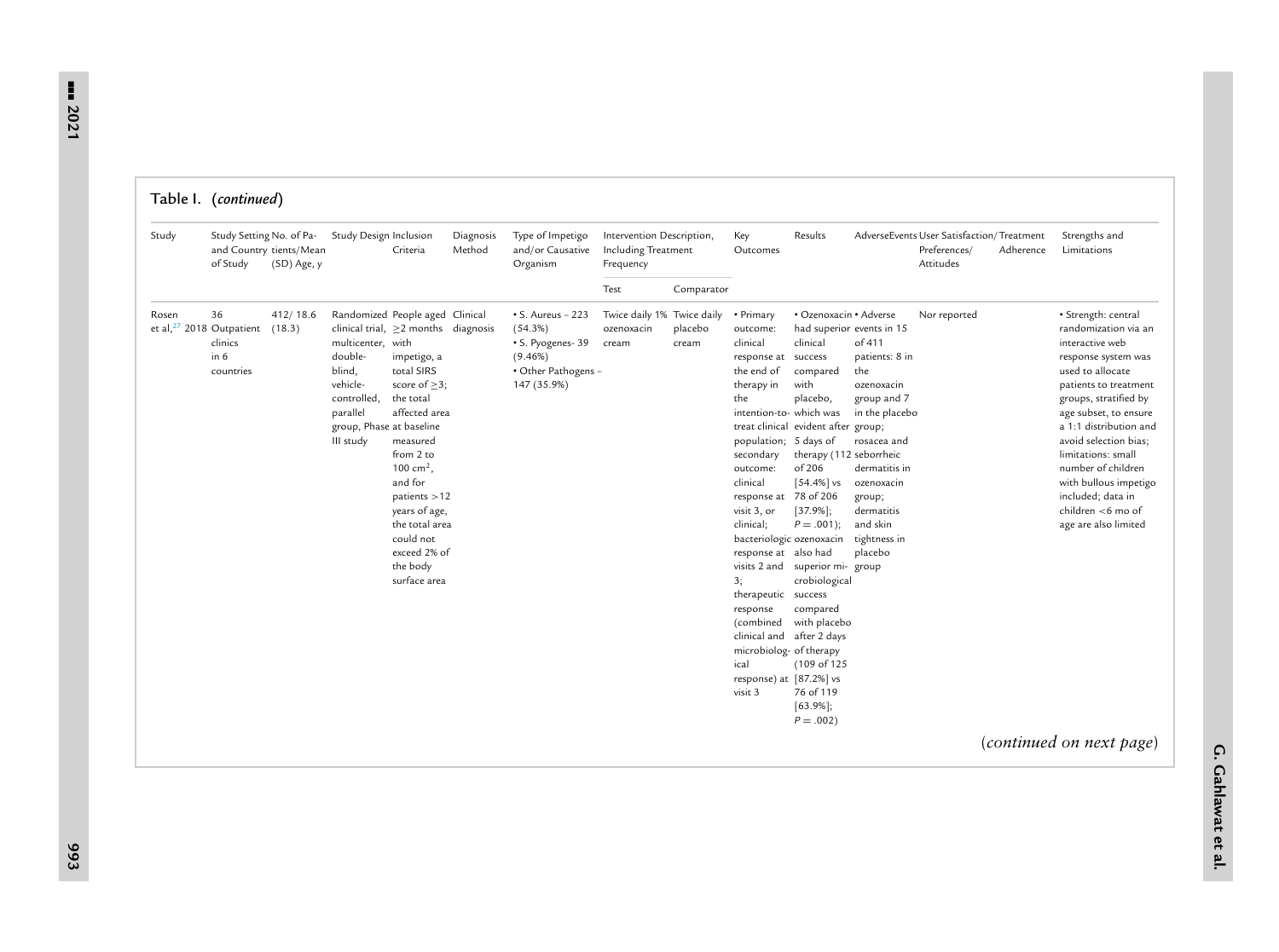| Study                               | Study Setting No. of Pa-<br>of Study                                   | and Country tients/Mean<br>(SD) Age, y | Study Design Inclusion                                                                                                                              | Criteria                                                                                                                                                                               | Diagnosis<br>Method         | Type of Impetigo<br>and/or Causative<br>Organism                                                                                                                                                                                                                                                                                        | Intervention Description,<br>Including Treatment<br>Frequency                                                                                                                                              |                                 | Key<br>Outcomes                                                                                                                                                                                                                                                                                       | Results                                                                                                                                                                                                             |                                                                                                                                                                                                                                                                                                                                                                                                                                                                                                                                                                                                          | AdverseEvents User Satisfaction/Treatment<br>Preferences/<br>Adherence<br>Attitudes                                                            | Strengths and<br>Limitations                                                                                                                                                                                                                                                                                                                                                                                                                                                                                                                                                                                                                                                                                                                                                                                                                                                                                                          |
|-------------------------------------|------------------------------------------------------------------------|----------------------------------------|-----------------------------------------------------------------------------------------------------------------------------------------------------|----------------------------------------------------------------------------------------------------------------------------------------------------------------------------------------|-----------------------------|-----------------------------------------------------------------------------------------------------------------------------------------------------------------------------------------------------------------------------------------------------------------------------------------------------------------------------------------|------------------------------------------------------------------------------------------------------------------------------------------------------------------------------------------------------------|---------------------------------|-------------------------------------------------------------------------------------------------------------------------------------------------------------------------------------------------------------------------------------------------------------------------------------------------------|---------------------------------------------------------------------------------------------------------------------------------------------------------------------------------------------------------------------|----------------------------------------------------------------------------------------------------------------------------------------------------------------------------------------------------------------------------------------------------------------------------------------------------------------------------------------------------------------------------------------------------------------------------------------------------------------------------------------------------------------------------------------------------------------------------------------------------------|------------------------------------------------------------------------------------------------------------------------------------------------|---------------------------------------------------------------------------------------------------------------------------------------------------------------------------------------------------------------------------------------------------------------------------------------------------------------------------------------------------------------------------------------------------------------------------------------------------------------------------------------------------------------------------------------------------------------------------------------------------------------------------------------------------------------------------------------------------------------------------------------------------------------------------------------------------------------------------------------------------------------------------------------------------------------------------------------|
|                                     |                                                                        |                                        |                                                                                                                                                     |                                                                                                                                                                                        |                             |                                                                                                                                                                                                                                                                                                                                         | Test                                                                                                                                                                                                       | Comparator                      |                                                                                                                                                                                                                                                                                                       |                                                                                                                                                                                                                     |                                                                                                                                                                                                                                                                                                                                                                                                                                                                                                                                                                                                          |                                                                                                                                                |                                                                                                                                                                                                                                                                                                                                                                                                                                                                                                                                                                                                                                                                                                                                                                                                                                                                                                                                       |
| Tanus<br>et al, $28$ 2014 recruited | Patients<br>from 36<br>study centers<br>in the United<br><b>States</b> | 410                                    | Randomized, Patients ≥2 Clinical<br>double-<br>blind,<br>double-<br>dummy,<br>multicenter, nonbullous) testing<br>comparative suitable for<br>study | months of<br>age with<br>impetigo<br>(bullous or<br>treatment<br>with a<br>topical<br>antibiotic<br>and not<br>requiring<br>surgical<br>intervention;<br>a total SIRS<br>score of $>8$ | diagnosis<br>and<br>culture | · Bullous Impetigo - 1%<br>51 (12.4%)<br>• Non-Bullous<br>bacteriologic Impetigo - 74<br>(18%)<br>$\bullet$ S. Aureus - 216<br>patients.<br>• S. Pyogenes - 31<br>(10.5%)<br>• Other<br>Streptococcus<br>Species - 8 (2.7%)<br>• Other Gram<br>-Positive Pathogens<br>$-3(1%)$<br>• Other<br>Gram-negative<br>pathogens - 38<br>(12.8%) | Retapamulin<br>ointment twice oral placebo clinical<br>daily, at 10-to<br>12-h intervals,<br>for 5 days.<br>OR<br>linezolid dosed<br>2 or 3 times<br>daily,<br>depending on<br>patient age, for<br>10 days | Placebo<br>ointment or outcome: | • Primary<br>response<br>$(suc-$<br>in patients<br>with MRSA<br>at baseline<br>(per-<br>protocol<br>population); 90.6%<br>secondary<br>outcome:<br>clinical and<br>microbio-<br>logic<br>response and<br>outcome at<br>follow-up<br>and end of<br>therapy;<br>therapeutic<br>response at<br>follow-up | · Clinical<br>success rate events were<br>was<br>at follow-up retapamulin retapamulin<br>vs the<br>linezolid<br>group<br>(63.9%<br>$[39/61]$ vs<br>[29/32];<br>success rate for 8.6% of<br>CI, 45.7-7.7) a reported | • Adverse<br>at follow-up recorded for<br>26.2%<br>significantly (70/267) of topical<br>cess/failure) lower in the patients in the medication<br>group and<br>30.7%<br>patients in the preference<br>linezolid<br>group; serious<br>adverse events<br>difference in were reported<br>(26.7%; 95% patients with<br>adverse effect<br>in the<br>retapamulin<br>group (2)<br>cellulitis, 1<br>patient each<br>with abscess)<br>• 7.1% of<br>patients with<br>adverse events<br>in the<br>linezolid<br>group (1<br>patient each<br>with<br>hypoglycemia,<br>hypona-<br>tremia, and<br>hypersensitiv-<br>ity) | Treatment<br>preference: 63.9%<br>(188/294)<br>preferred the<br>versus the oral<br>medication,<br>whereas 17.3%<br>(42/137) of (51/294) had no | · Strengths:<br>randomization was<br>center based,<br>stratified by age and<br>performed via<br>automated telephone<br>system; block size<br>remained<br>confidential; study<br>was blinded until<br>after all patients had<br>received a clinical<br>evaluation at visit 5;<br>multicenter study;<br>limitations:<br>retapamulin and<br>linezolid had different<br>routes of<br>administration and<br>different treatment<br>durations (5 vs 10<br>days), which may<br>have biased the study<br>in favor of linezolid<br>treatment; the<br>definition of clinical<br>success may not<br>represent clinical<br>practice, and the<br>study was not<br>powered to show<br>statistical outcomes<br>between treatment<br>groups; 15.4% and<br>14.6% of patients in<br>the retapamulin and<br>linezolid groups,<br>respectively, had<br>exposure to<br>anti-infective<br>medications, such as<br>cotrimoxazole<br>(continued on next page) |

**994**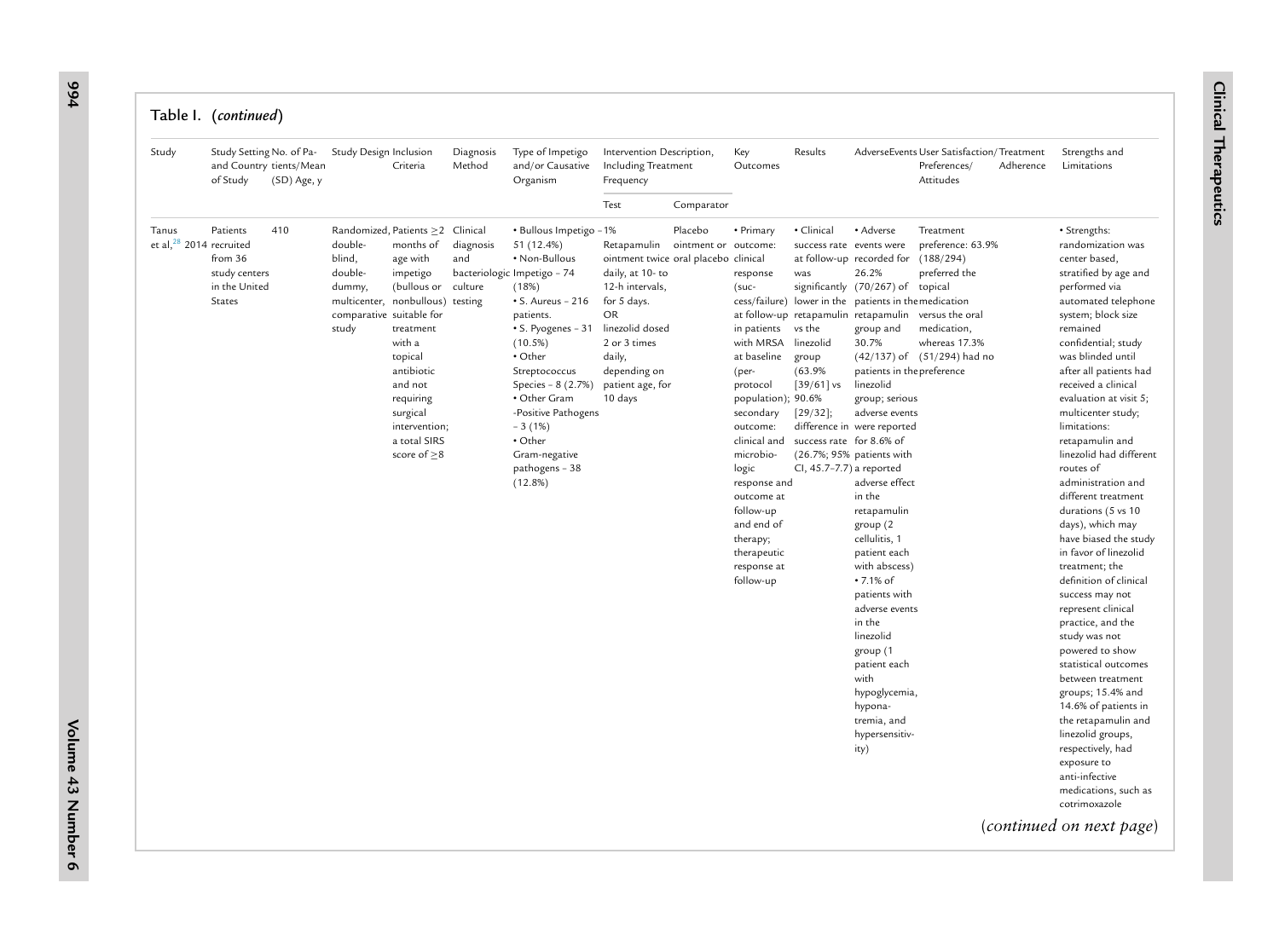| Study | Study Setting No. of Pa-<br>of Study                               | and Country tients/Mean<br>(SD) Age, y                | Study Design Inclusion                      | Criteria                                                                                              | Diagnosis<br>Method                                                                                                                                                             | Type of Impetigo<br>and/or Causative<br>Organism | Intervention Description,<br>Including Treatment<br>Frequency                                                                                                                                                                                       |                            | Key<br>Outcomes                                                                                                                                                                                                                                                                                                                                                                                                                                                                                                                                                                                                                                                                          | Results                                                                                                                                                                                                                                                                                                                                                                                                                                                           |                                                                                                                                                                            | AdverseEvents User Satisfaction/Treatment<br>Preferences/<br>Attitudes | Adherence                                                                                              | Strengths and<br>Limitations                                                                                                                                                                                                                                                                                                                                                                                                 |
|-------|--------------------------------------------------------------------|-------------------------------------------------------|---------------------------------------------|-------------------------------------------------------------------------------------------------------|---------------------------------------------------------------------------------------------------------------------------------------------------------------------------------|--------------------------------------------------|-----------------------------------------------------------------------------------------------------------------------------------------------------------------------------------------------------------------------------------------------------|----------------------------|------------------------------------------------------------------------------------------------------------------------------------------------------------------------------------------------------------------------------------------------------------------------------------------------------------------------------------------------------------------------------------------------------------------------------------------------------------------------------------------------------------------------------------------------------------------------------------------------------------------------------------------------------------------------------------------|-------------------------------------------------------------------------------------------------------------------------------------------------------------------------------------------------------------------------------------------------------------------------------------------------------------------------------------------------------------------------------------------------------------------------------------------------------------------|----------------------------------------------------------------------------------------------------------------------------------------------------------------------------|------------------------------------------------------------------------|--------------------------------------------------------------------------------------------------------|------------------------------------------------------------------------------------------------------------------------------------------------------------------------------------------------------------------------------------------------------------------------------------------------------------------------------------------------------------------------------------------------------------------------------|
|       |                                                                    |                                                       |                                             |                                                                                                       |                                                                                                                                                                                 |                                                  | Test                                                                                                                                                                                                                                                | Comparator                 |                                                                                                                                                                                                                                                                                                                                                                                                                                                                                                                                                                                                                                                                                          |                                                                                                                                                                                                                                                                                                                                                                                                                                                                   |                                                                                                                                                                            |                                                                        |                                                                                                        |                                                                                                                                                                                                                                                                                                                                                                                                                              |
| Bowen | Remote<br>et al, $^{23}$ 2014 community<br>setting<br>In Australia | Studies from endemic settings (including MDAs)<br>508 | controlled,<br>randomized children<br>trial | Open-label, Indigenous<br>Australian<br>aged 3<br>months to<br>13 years with participants<br>impetigo | A manual<br>schools by<br>trained<br>nurses; other<br>were referred<br>from<br>community<br>health care<br>clinic or<br>recruited by<br>door-to-door<br>visits of<br>households | • Non-bullous<br>screening in impetigo (100%)    | Cotrimoxazole Benzathine . Primary<br>twice daily for benzylpeni-<br>$3$ days $(4)$<br>mg/kg plus 20 intramuscu- success at<br>mg/kg per<br>dose)<br>OR<br>once-daily<br>cotrimoxazole<br>for $5$ days $(8)$<br>mg/kg plus 40<br>mg/kg per<br>dose) | cillin<br>lar<br>injection | outcome:<br>treatment<br>day 7<br>according to received<br>digital image benzathine<br>scoring;<br>secondary<br>outcomes:<br>treatment<br>success at<br>day 2<br>according to (absolute<br>digital<br>images;<br>clinical<br>success at<br>days 2 and 7 showing<br>according to noninferior-<br>clinical<br>assessment cotrimoxa-<br>by nurses;<br>sores from<br>the whole<br>body at day outcomes<br>7; detection were not<br>of S aureus or different for<br>S pyogenes on a 3-day<br>days $0, 2,$<br>and $7$ ;<br>antibiotic<br>susceptibility cotrimoxa-<br>of <i>S</i> aureus<br>and S<br>pyogenes;<br>nasal<br>carriage of S cillin (86%;<br>aureus on<br>days 0 and 7 difference, | Treatment<br>was<br>successful in occurred in<br>133 children 54<br>(85%) who<br>benzylpeni-<br>cillin and<br>283 (85%)<br>pooled cotri- 5 were from<br>moxazole<br>difference<br>0.5%; 95%<br>CI, -6.2% to<br>$7.3\%$ ),<br>ity of<br>zole within a<br>resolution of 10% margin;<br>results for<br>secondary<br>twice-daily<br>and a 5-day<br>once-daily<br>zole<br>regimens vs<br>benzathine<br>benzylpeni-<br>absolute<br>0.1%; 95%<br>$Cl, -6.5\%$ to<br>6.5% | • Adverse<br>events<br>participants;<br>49 (91%)<br>were from<br>benzathine<br>benzylpeni-<br>cillin, whereas<br>who received the remaining<br>co-<br>trimoxazole<br>group | Not reported                                                           | Excellent<br>treatment<br>adherence<br>with directly<br>observed<br>oral<br>antibiotics<br>$( > 95\%)$ | • Strengths:<br>randomized,<br>controlled design; low<br>attrition; high<br>adherence; similar<br>baseline<br>characteristics<br>between treatment<br>groups; multicenter<br>recruitment; and an<br>objective, blinded<br>outcome assessment;<br>limitations: research<br>nurses and<br>participants were<br>unmasked to<br>treatment allocation<br>and no long-term<br>follow-up was done<br>to assess for<br>complications |

--- **2021**

**G. Gahlawat et al.**

**995**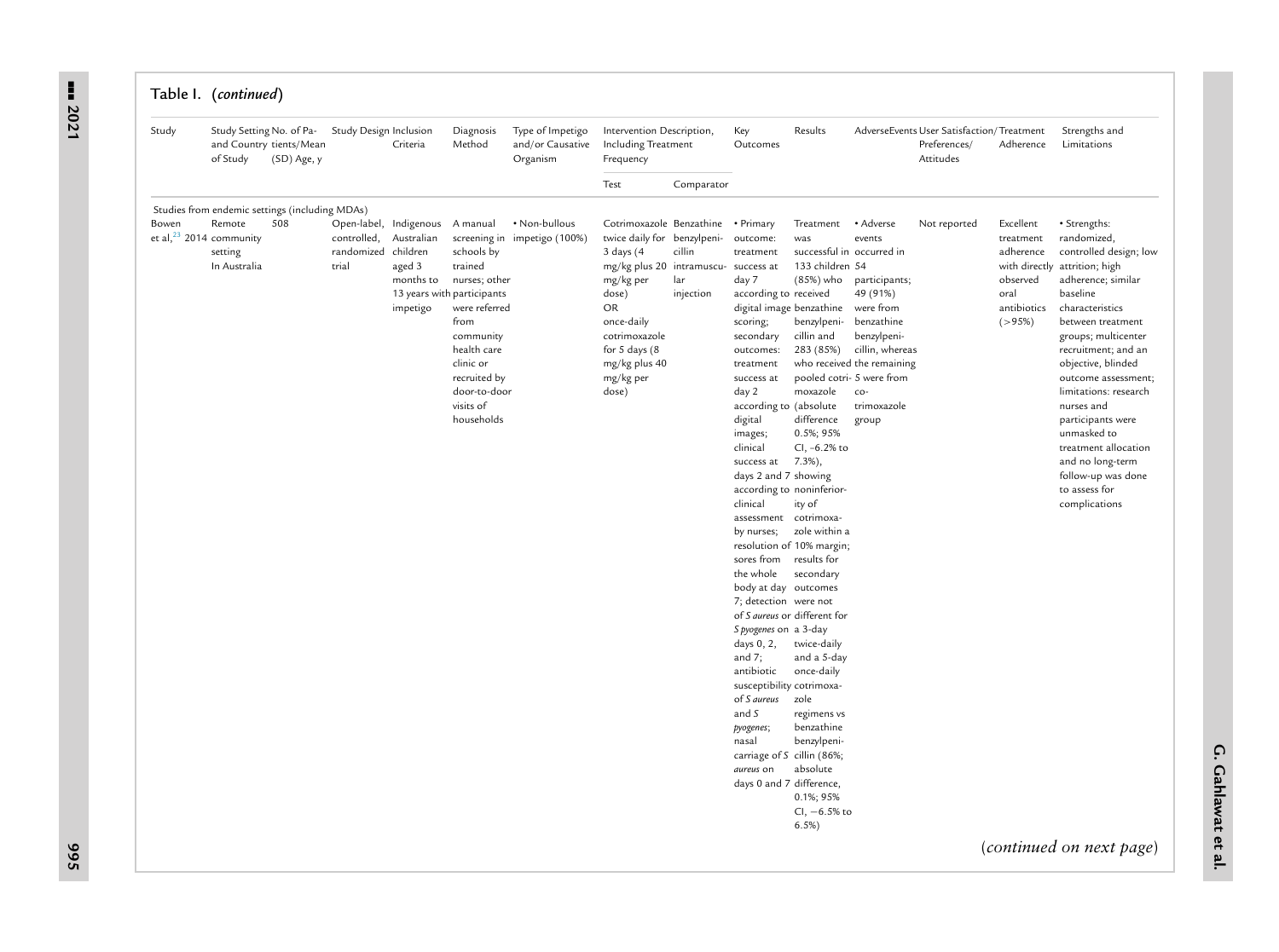| Test<br>Comparator<br>Marks<br>1291/25<br>Community, Not<br>Clinical<br>• S aureus: 80%; S<br>Single-dose<br>• Primary<br>$\cdot$ At 12 mo, $\cdot$ Not<br>Remote<br>Ivermectin<br>Not reporter<br>et al, $^{29}$ 2018 community<br>randomized, Applicable<br>diagnosis;<br>oral<br>single dose,<br>outcome:<br>prevalence of reported<br>pyogenes: 56%<br>setting in the<br>open-label<br>azithromycin<br>$200$ g/kg<br>prevalence of impetigo<br>(MDA<br>impetigo<br>intervention) Solomon<br>study<br>lesion swabs<br>MDA, 30<br>impetigo at decreased<br>Islands<br>baseline and from 10.1%<br>mg/kg,<br>were<br>collected at<br>12 months; to 2.5% in<br>maximum 2 g<br>baseline and<br>the<br>with<br>secondary<br>3 and 12<br>ivermectin,<br>outcome:<br>ivermectin-<br>months to<br>single dose.<br>macrolide<br>only group | Not reported • Limitations: sample<br>size too small to draw<br>firm conclusions;<br>swabs were not taken                                                                                              |
|-------------------------------------------------------------------------------------------------------------------------------------------------------------------------------------------------------------------------------------------------------------------------------------------------------------------------------------------------------------------------------------------------------------------------------------------------------------------------------------------------------------------------------------------------------------------------------------------------------------------------------------------------------------------------------------------------------------------------------------------------------------------------------------------------------------------------------------|--------------------------------------------------------------------------------------------------------------------------------------------------------------------------------------------------------|
|                                                                                                                                                                                                                                                                                                                                                                                                                                                                                                                                                                                                                                                                                                                                                                                                                                     |                                                                                                                                                                                                        |
| detect an-<br>200 g/kg.<br>resistance in and from<br>timicrobial<br>each study 12.1% 3.3%<br>arm at base in the<br>resistance;<br>combined<br>swabs were<br>line, 3 mo,<br>streaked<br>and 12 mo<br>treatment<br>onto horse<br>group; at 3<br>blood agar<br>mo, 53% of<br>the S aureus<br>strains were<br>macrolide<br>resistant in<br>the<br>combined<br>treatment<br>arm, but no<br>resistant<br>strains were<br>detected at<br>12 mo; no<br>macrolide<br>resistance<br>was detected<br>among<br>streptococci<br>in either arm<br>at any of the<br>3 time points                                                                                                                                                                                                                                                                  | from every individual<br>or from every lesion<br>on an individual;<br>study was not<br>blinded; diagnosis of<br>impetigo was made<br>on clinical grounds<br>alone by a single<br>experienced physician |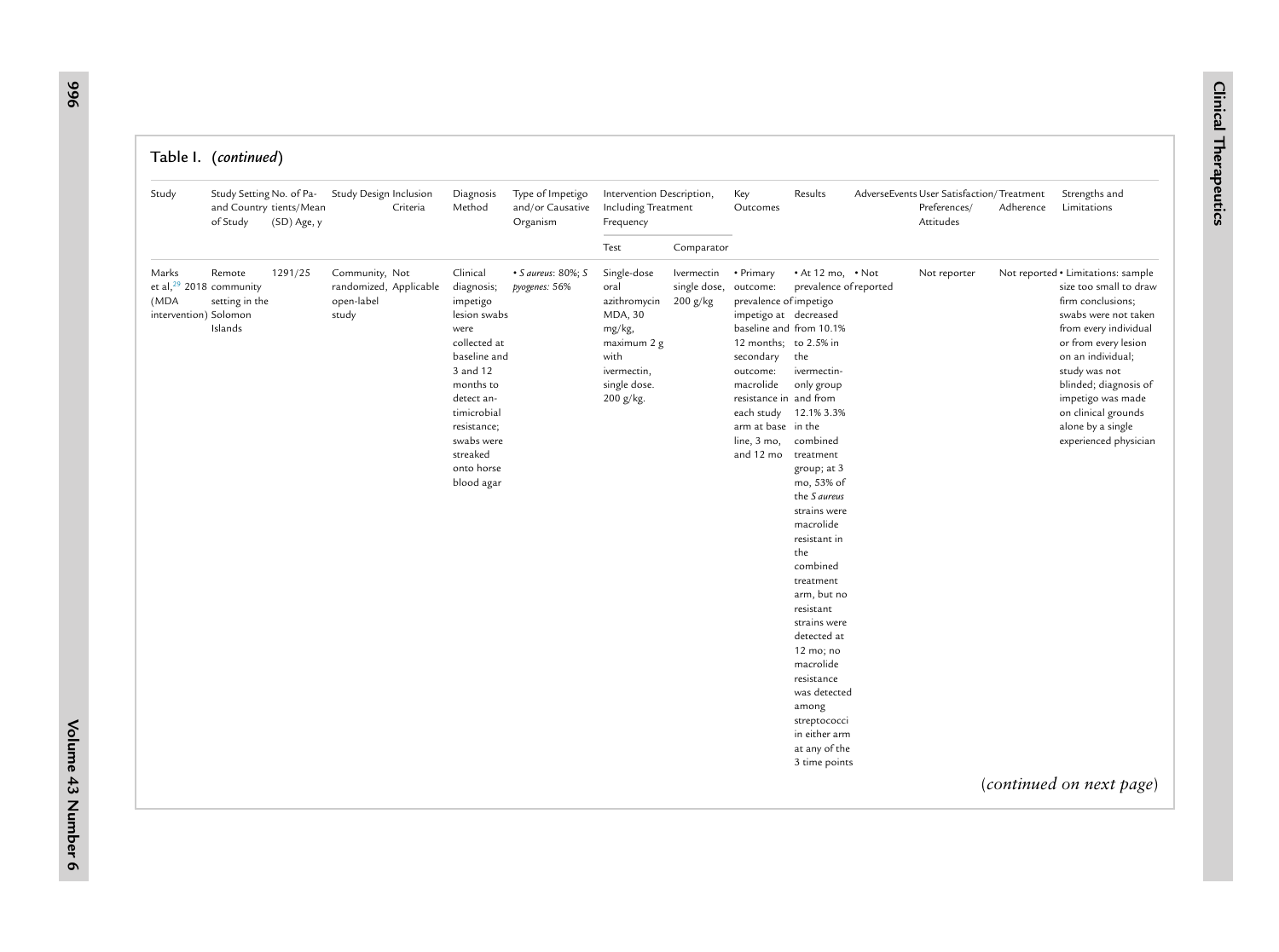#### Table I. (*continued*)

| Study                                   | Study Setting No. of Pa-<br>of Study                                                | and Country tients/Mean<br>(SD) Age, y | Study Design Inclusion                                                                                   | Criteria | Diagnosis<br>Method                                            | Type of Impetigo<br>and/or Causative<br>Organism | Intervention Description,<br>Including Treatment<br>Frequency                                                                  |            | Key<br>Outcomes                                                                                                                                                                                                                                                                                                                                                                         | Results                                                                                                                                                                                                                                                                                                                                                                                                                                                                                                                                                                              |          | AdverseEvents User Satisfaction/Treatment<br>Preferences/<br>Attitudes | Adherence | Strengths and<br>Limitations                                                                                                                                                                                                                                                                                                                                                                                |
|-----------------------------------------|-------------------------------------------------------------------------------------|----------------------------------------|----------------------------------------------------------------------------------------------------------|----------|----------------------------------------------------------------|--------------------------------------------------|--------------------------------------------------------------------------------------------------------------------------------|------------|-----------------------------------------------------------------------------------------------------------------------------------------------------------------------------------------------------------------------------------------------------------------------------------------------------------------------------------------------------------------------------------------|--------------------------------------------------------------------------------------------------------------------------------------------------------------------------------------------------------------------------------------------------------------------------------------------------------------------------------------------------------------------------------------------------------------------------------------------------------------------------------------------------------------------------------------------------------------------------------------|----------|------------------------------------------------------------------------|-----------|-------------------------------------------------------------------------------------------------------------------------------------------------------------------------------------------------------------------------------------------------------------------------------------------------------------------------------------------------------------------------------------------------------------|
|                                         |                                                                                     |                                        |                                                                                                          |          |                                                                |                                                  | Test                                                                                                                           | Comparator |                                                                                                                                                                                                                                                                                                                                                                                         |                                                                                                                                                                                                                                                                                                                                                                                                                                                                                                                                                                                      |          |                                                                        |           |                                                                                                                                                                                                                                                                                                                                                                                                             |
| Romani<br>(MDA<br>intervention) Solomon | Remote<br>et al, $30\,2019$ community 1399; 12<br>setting in the months:<br>Islands | Baseline:<br>1261                      | Prospective, Not<br>single-arm, Applicable<br>before and<br>after,<br>community<br>intervention<br>study |          | Clinical<br>diagnosis by<br>study<br>coordinator<br>and nurses | • Not reported                                   | Single dose of Not<br>20 mg/kg of<br>azithromycin<br>MDA with 2<br>doses of oral<br>ivermectin, 200<br>g/kg 7-14 days<br>apart | applicable | • Primary<br>outcome: the 1399<br>prevalence of (84.2%) of<br>impetigo in living in the<br>the 10<br>randomly<br>selected<br>mo<br>compared<br>with 10<br>different<br>randomly<br>selected<br>villages at<br>baseline;<br>secondary<br>outcome:<br>comparison<br>of the<br>number of<br>all-cause<br>outpatient<br>at<br>government 84.7%);<br>clinics before when<br>and after<br>MDA | . At baseline, . Not<br>scabies and 1662 people<br>first 10<br>villages had<br>their skin<br>villages at 12 examined, of<br>whom 347<br>(24.8%) had<br>impetigo; at<br>12 mo after<br>MDA, 1261<br>$(77.6%)$ of<br>1625 people<br>had their<br>skin<br>examined, of<br>whom 81<br>$(6.4%)$ had<br>impetigo<br>(relative<br>reduction,<br>attendances 74%; 95% CI,<br>$63.4% -$<br>comparing<br>the 3-month<br>period<br>before MDA<br>with the 3<br>mo after, a<br>substantial<br>decrease in<br>outpatient<br>attendance<br>was observed<br>$(55.8\%; 95\%$<br>CI, 54.8%-<br>56.7%) | reported | Not reported                                                           |           | Not reported . Strength: to allow<br>for estimates of<br>prevalence to be<br>generalized across<br>population; 10<br>different villages were<br>assessed at 12 mo<br>after MDA;<br>limitations: given this<br>is a nonrandomized<br>pragmatic<br>before-and-after<br>design in a large-scale<br>setting, it is difficult<br>to rule out the<br>contribution of other<br>factors<br>(continued on next page) |
|                                         |                                                                                     |                                        |                                                                                                          |          |                                                                |                                                  |                                                                                                                                |            |                                                                                                                                                                                                                                                                                                                                                                                         |                                                                                                                                                                                                                                                                                                                                                                                                                                                                                                                                                                                      |          |                                                                        |           |                                                                                                                                                                                                                                                                                                                                                                                                             |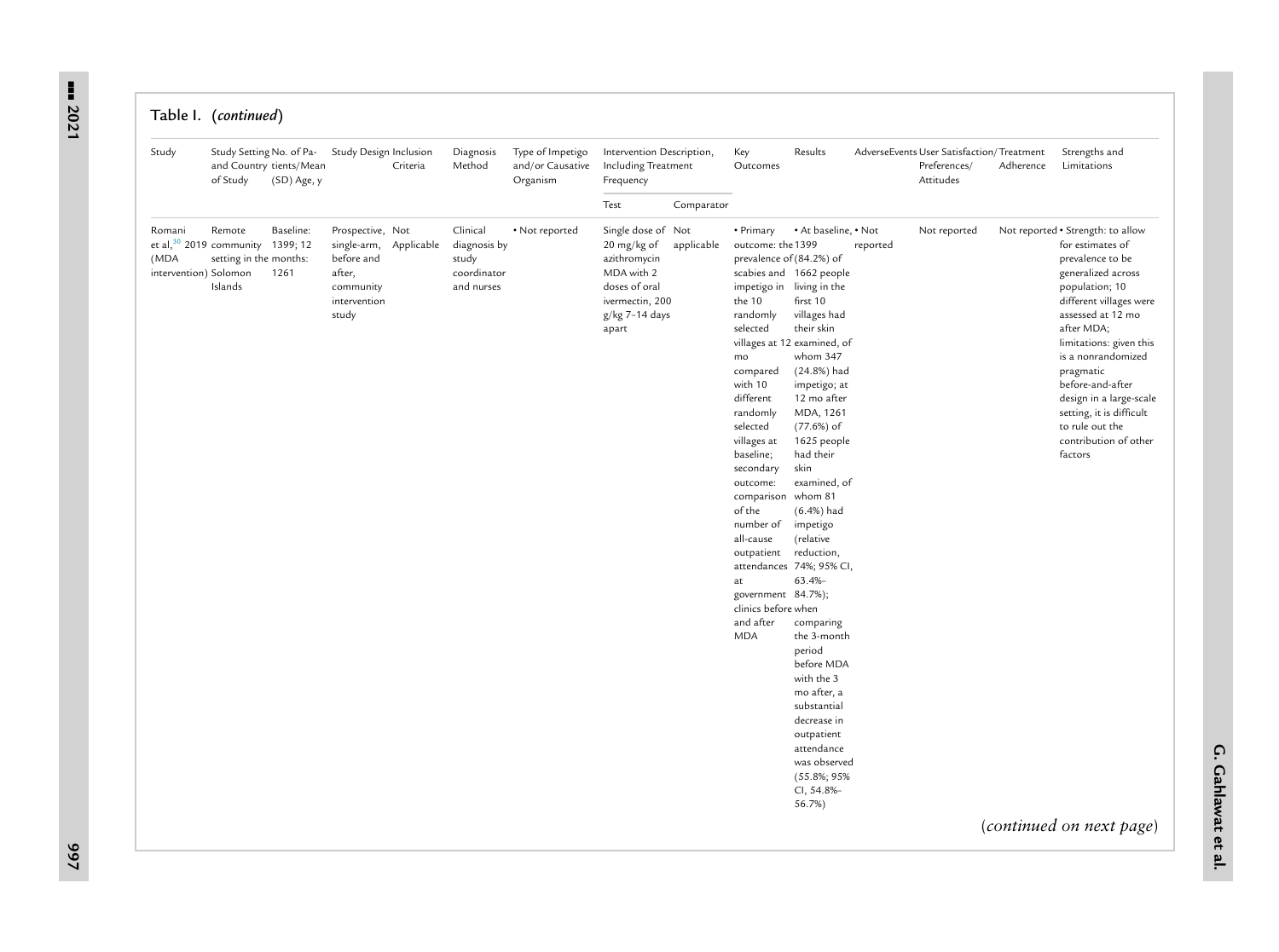| Study                           | Study Setting No. of Pa-<br>of Study                            | and Country tients/Mean<br>(SD) Age, y | Study Design Inclusion                                                                    | Criteria | Diagnosis<br>Method               | Type of Impetigo<br>and/or Causative<br>Organism | Intervention Description,<br>Including Treatment<br>Frequency                                                                                                                                                                                               |                                                                                             | Key<br>Outcomes                                                                           | Results                                                                                                                                                                                                                                                                                                                                                                                                                                    |                                                                                                                                                                                 | AdverseEvents User Satisfaction/Treatment<br>Preferences/<br>Attitudes | Adherence | Strengths and<br>Limitations                                                                                                  |
|---------------------------------|-----------------------------------------------------------------|----------------------------------------|-------------------------------------------------------------------------------------------|----------|-----------------------------------|--------------------------------------------------|-------------------------------------------------------------------------------------------------------------------------------------------------------------------------------------------------------------------------------------------------------------|---------------------------------------------------------------------------------------------|-------------------------------------------------------------------------------------------|--------------------------------------------------------------------------------------------------------------------------------------------------------------------------------------------------------------------------------------------------------------------------------------------------------------------------------------------------------------------------------------------------------------------------------------------|---------------------------------------------------------------------------------------------------------------------------------------------------------------------------------|------------------------------------------------------------------------|-----------|-------------------------------------------------------------------------------------------------------------------------------|
|                                 |                                                                 |                                        |                                                                                           |          |                                   |                                                  | Test                                                                                                                                                                                                                                                        | Comparator                                                                                  |                                                                                           |                                                                                                                                                                                                                                                                                                                                                                                                                                            |                                                                                                                                                                                 |                                                                        |           |                                                                                                                               |
| Romani<br>(MDA<br>intervention) | Remote<br>et al, $31$ 2015 community<br>setting in Fiji months: | Baseline:<br>2051; 12<br>1782          | Prospective, Not<br>before and applicable<br>after,<br>community<br>intervention<br>study |          | Clinical<br>diagnosis by<br>nurse | • Not Reported.                                  | MDA of 1 dose Standard<br>of permethrin care group: 1 outcome:<br>cream followed dose of<br>by a second topical<br>dose 7-14 days permethrin<br>apart if scabies to affected<br>observed at<br>baseline OR<br>MDA of oral<br>ivermectin, 200 with a<br>g/kg | people and<br>their<br>contacts<br>second dose<br>after 14 days<br>if symptoms<br>persisted | • Primary<br>scabies and reduced in<br>impetigo<br>from<br>baseline to<br>$12 \text{ mo}$ | • Prevalence • Adverse<br>of impetigo events were<br>the<br>ivermectin<br>to 8.0%<br>(relative<br>reduction,<br>52%-83%); vs 6.8%)<br>prevalence in<br>the standard<br>care group:<br>declined<br>from 21.4%<br>to 14.6%<br>(relative<br>reduction,<br>32%; 95% CI,<br>$14\% - 50\%$ ;<br>the<br>prevalence<br>decreased<br>from 24.6%<br>to 11.4% in<br>the<br>permethrin<br>group<br>(relative<br>reduction,<br>54%; 95% CI,<br>35%-73%) | prevalence of significantly mild and were<br>reported<br>more<br>frequently in<br>group: 24.6%the ivermectin<br>group than in<br>the<br>permethrin<br>67%; 95% CI, group (15.6% | Not reported                                                           |           | Not reported • Limitations: as an<br>MDA, relied on<br>clinical diagnosis (I<br>believe in all cases by<br>a single examiner) |

MDA <sup>=</sup> mass drug administration; MRSA <sup>=</sup> methicillin-resistant *Staphylococcus aureus;* MSSA <sup>=</sup> methicillin-susceptible *Staphylococcus aureus*; SIRS <sup>=</sup> skin infection rating scale.

**6**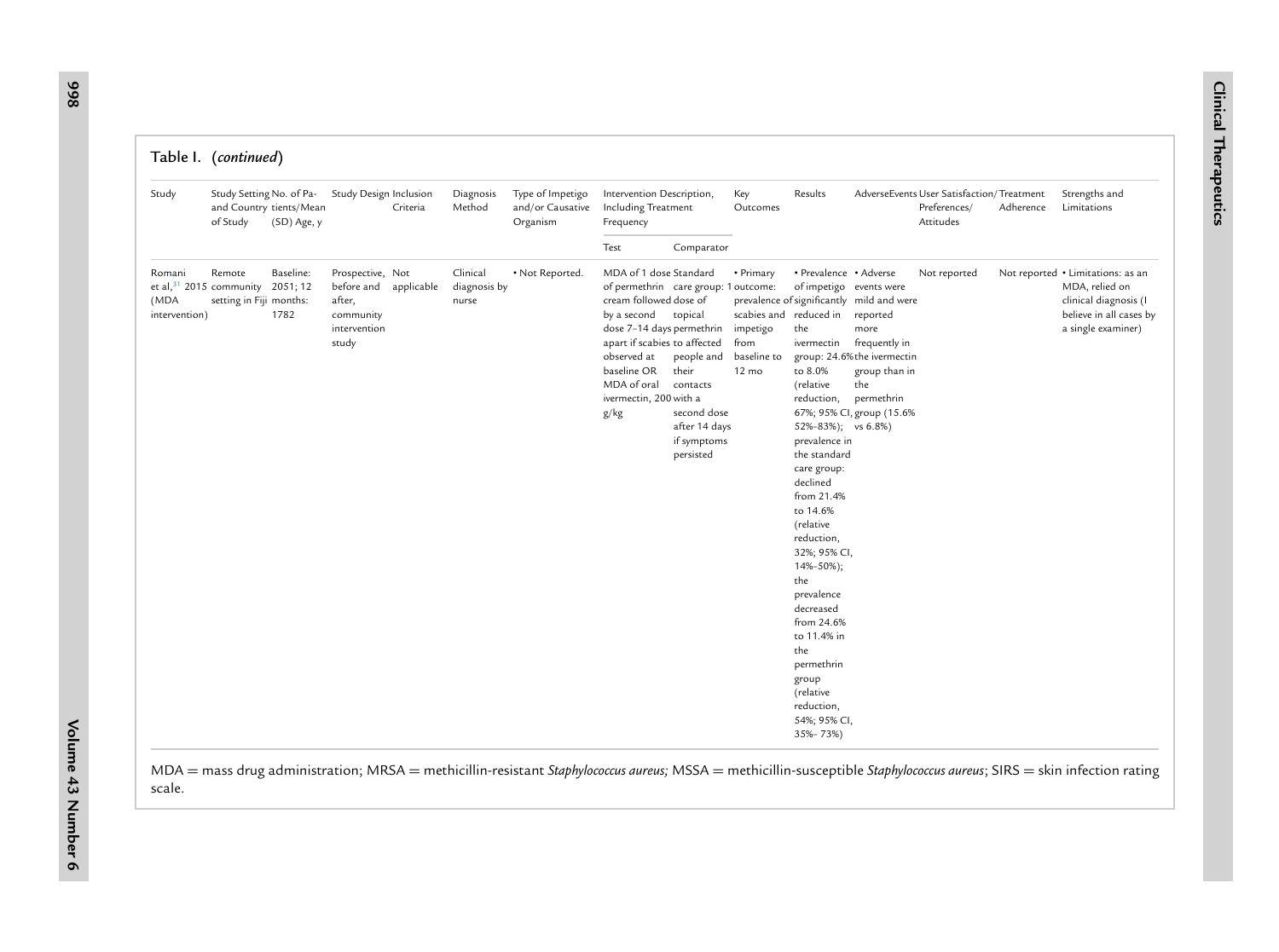<span id="page-13-0"></span>

Figure 1. The Preferred Reporting for Systematic Reviews and Meta-Analyses (PRISMA) flow diagram.

testing, such as a bacterial culture, was included in 6 studies to determine the causative agent of impetigo[.24–26,28–30](#page-19-0)

# **Efficacy and Tolerability of Interventions** *Studies from Nonendemic Settings*

*Topical Ozenoxacin.* Three clinical studies evaluated the efficacy and tolerability of 1% topical ozenoxacin.<sup>26–28</sup> Of these, 2 RCTs<sup>[26,28](#page-19-0)</sup> that involved 723 participants provided suitable data for pooled analysis, revealing superior efficacy of ozenoxacin over placebo (relative risk =  $1.52$ ;  $95\%$  CI,  $1.25-1.85$ ) when applied twice daily for 5 days.

The first study by Gropper et al<sup>[26](#page-19-0)</sup> recruited 464 individuals predominantly with nonbullous impetigo (79%) from 27 outpatient clinics in 5 countries. Ozenoxacin was superior to placebo in terms of clinical efficacy (defined based on changes in skin infection rating scale [SIRS] scores at day 6–7) after 5 days of application  $(35\% \text{ vs } 19.2\%; P = 0.003)$ . The active control (topical retapamulin) in this study had slightly greater clinical efficacy than ozenoxacin (38%). The microbiological success (ie, absence of the pathogen after 6–7 days) was 79% in the ozenoxacin group compared with 57% for placebo  $(P < 0.0001)$ . Retapamulin, despite being effective in microbiological clearance, was significantly slower in terms of this effect than ozenoxacin (60% vs 75% for retapamulin vs. ozenoxacin after 3–4 days;  $P = 0.0087$ ). Treatment adherence was high in all groups. A total of 35 patients reported adverse effects, such as nasopharyngitis, rhinitis, and application site pain and irritation, with most of the adverse effects reported by those treated with retapamulin.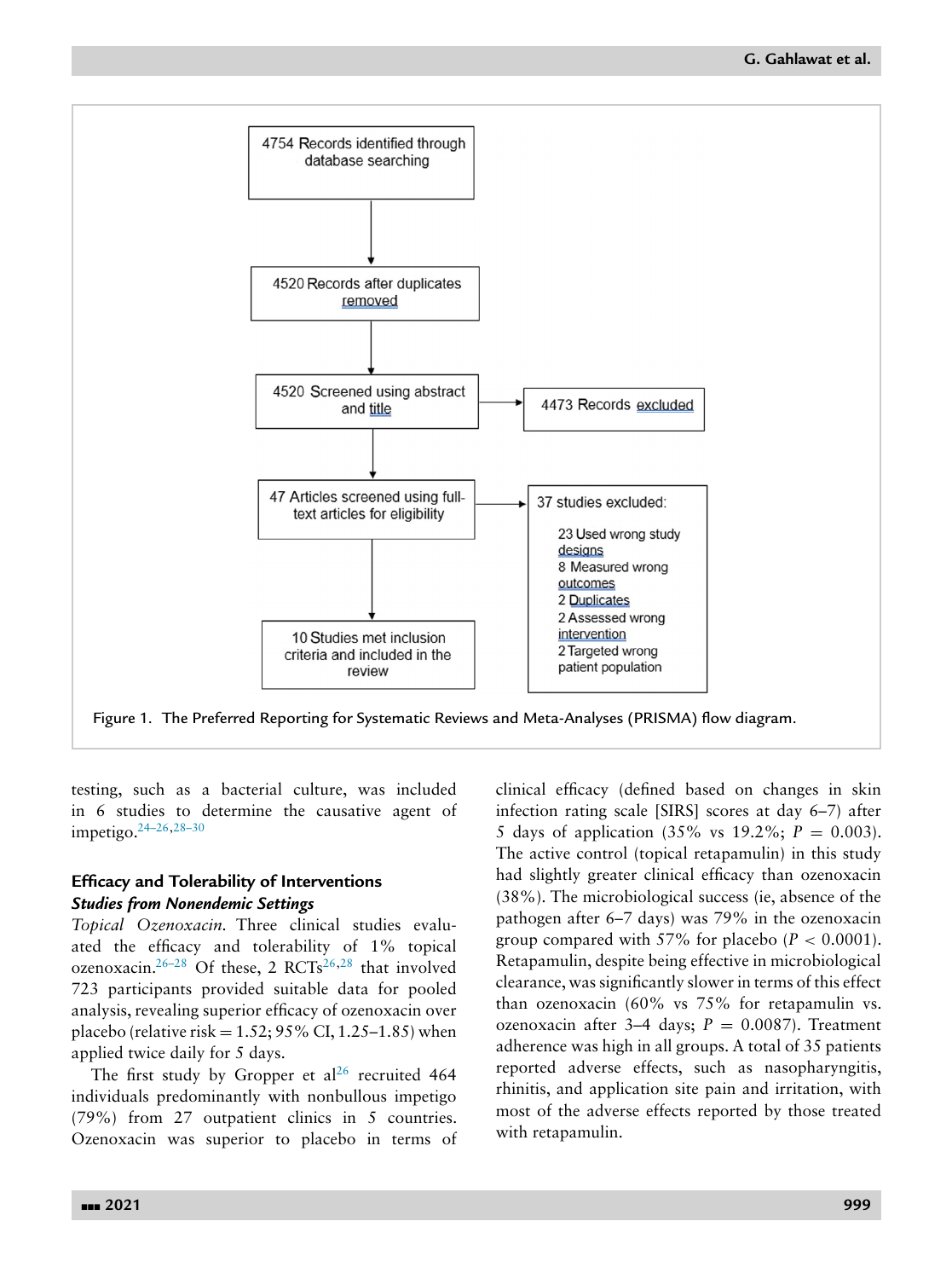The second study involving ozenoxacin  $(n = 412)$ targeted patients with *S aureus* infection (54%) and was also a multinational study conducted across 6 countries[.28](#page-19-0) After 5 days of twice-daily treatment, there was a higher clinical success (cure of impetigo) among those treated with ozenoxacin compared with placebo  $(54\% \text{ vs } 38\%; P = 0.001)$ . Minor adverse events were reported in 4% of people taking ozenoxacin as opposed to 3% in the placebo group, including rosacea and seborrheic dermatitis in the ozenoxacin group and dermatitis and skin tightness in the placebo group.

The third study on ozenoxacin was a Phase I open-label trial that primarily aimed to establish the bioavailability and tolerability of the drug in 46 individuals[.27](#page-19-0) Overall, 94% of the individuals had nonbullous impetigo and were treated with a single 0.5-g dose of 1% ozenoxacin cream on the first day, twice-daily application for 4 days, and a single dose on day 6. On follow-up, nearly half (49%) of participants were clinically cured from impetigo (based on a reduction in the SIRS score from baseline), with 51% of the individuals demonstrating clinical improvement. Overall, 22 mild adverse events were reported in 46% of participants, and there were 3 moderate adverse events: anemia, tympanic membrane perforation, and superficial thrombophlebitis.

*Retapamulin.* The first study on retapamulin was a double-blind, comparative RCT that compared 1% retapamulin applied twice daily for 5 days with oral linezolid (10 mg/kg for children aged <5 years and 600 mg/kg for those aged  $>12$  years) dosed 2 to 3 times daily for 10 days. $29$  It included 410 patients with impetigo as well as patients with secondarily infected wounds and lacerations. Clinical success (defined as cure from impetigo caused by MRSA [ie, based on microbiological testing] or clinical improvement) was significantly higher in the linezolid group (84.2% vs 57%), with a  $-27\%$  difference in success rate (95%) CI,  $-46.0\%$  to  $-8.7\%$ ). Frequency of adverse events were comparable for the 2 groups (31% and 27%, respectively). Treatment acceptability was higher for retapamulin, with 64% reporting a preference of the topical application over oral linezolid.

The second retapamulin study was a prospective, single-center non-RCT of 35 patients that evaluated the efficacy of retapamulin<sup>[24](#page-19-0)</sup> for treatment of impetigo, including impetigo caused by MRSA  $(n = 7)$ . After treatment with retapamulin twice daily for 5 days, 5 of 7 patients had clinical success, whereas 2 of 7 had clinical improvement at day 7. The wound size of impetigo lesions had also decreased significantly by a mean of 71% at follow-up. Retapamulin was found to have a favorable safety profile, with only 11% of the patients having mild-to-moderate adverse events, such as burning sensation at the application site, cough, furuncle, or upper respiratory tract infection, with no serious adverse effects reported.

*Minocycline.* A study conducted in outpatient clinics in Israel compared the efficacy of 1% minocycline foam twice daily for 7 days with the 4% minocycline foam formulation. $25$  In this RCT, the main causative agent for impetigo was also *S aureus,* with 75% of patients diagnosed with nonbullous impetigo. Clinical cure was achieved in 57% and 50% of people treated with the 1% and 4% minocycline formulations, respectively. The minocycline foam was rated to have moderate-toexcellent satisfaction and usability in 90% of the study participants. The relatively high treatment adherence further emphasized this, with 86% and 75% of participants reporting adherence to the 1% and 4% treatments, respectively.

# *Studies From Endemic Settings*

The first study was an open-label  $RCT^{12}$  $RCT^{12}$  $RCT^{12}$  that compared the efficacy of 2 different doses and durations of oral cotrimoxazole (4 mg/kg plus 20 mg/kg per dose given twice daily for 3 days and 8 mg/kg plus 40 mg/kg per dose given for 5 days) with benzathine benzylpenicillin injection. The study was conducted among 508 Indigenous Australian children with severe impetigo and a mean (SD) age of 7 (4.6- 9.7) years. Treatment success (defined as healing or improvement of sores based on digital imaging) was 85% for all 3 treatment regimens on day 7. The absolute difference between the benzylpenicillin and the pooled cotrimoxazole group combining both the 3- and 5-day regimens was 0.5% (95% CI, −6.2% to 7.3%), indicating noninferiority of cotrimoxazole. However, a significant difference was found in the number of adverse events reported: –31% in the benzathine benzylpenicillin (mostly injection site pain) and 2% in the combined cotrimoxazole groups. High treatment adherence (>95%) was reported with oral cotrimoxazole. No differences were found in outcomes between the 3- and 5-day cotrimoxazole regimens.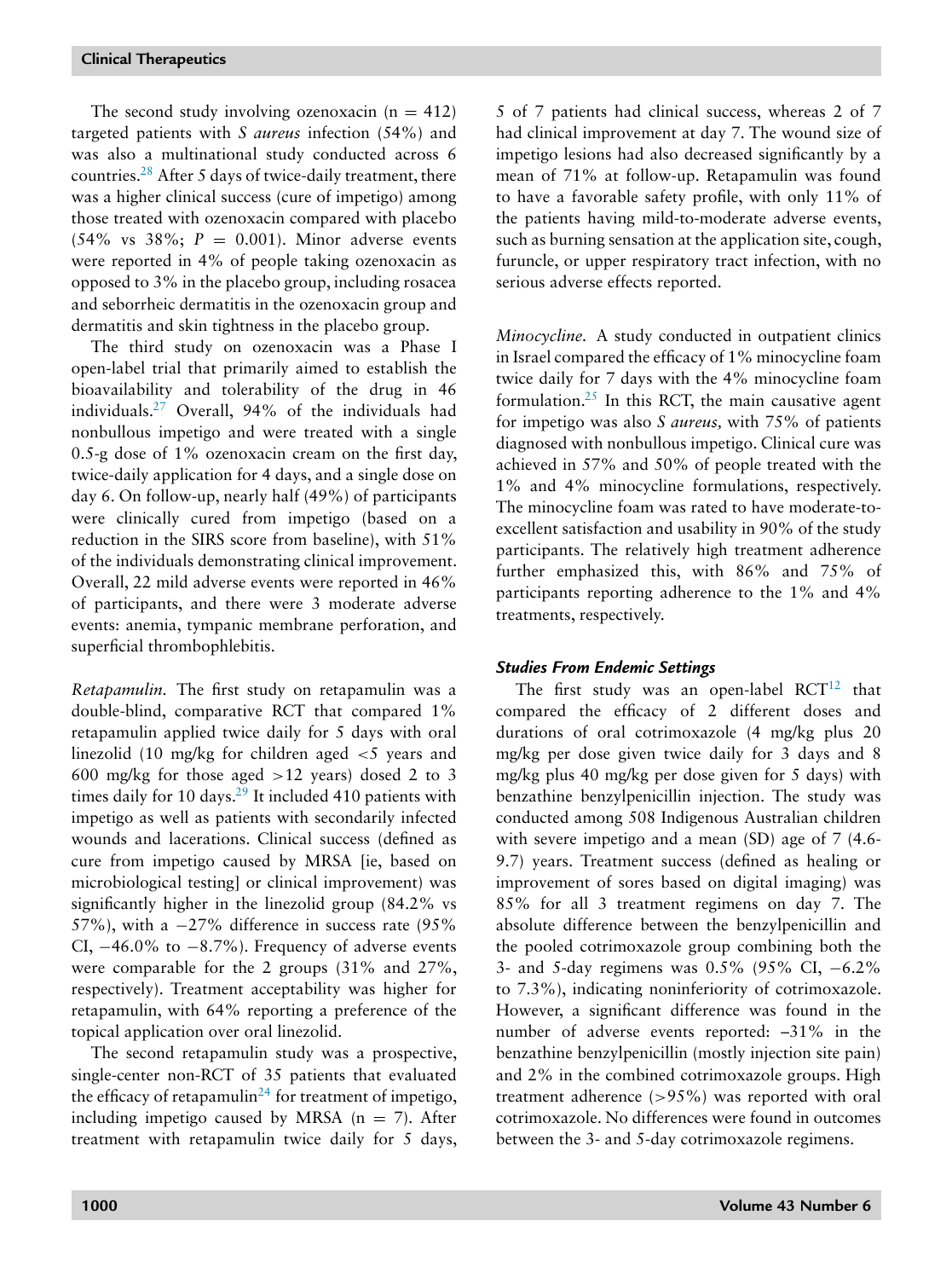**G. Gahlawat et al.**

The other studies in endemic settings were MDA interventions in remote community settings. $30-32$  The study by Marks et al $30$  conducted in Solomon Islands compared single-dose ivermectin (200 g/kg) with a combination of single-dose ivermectin (200 g/kg) and azithromycin (30 mg/kg) in reducing impetigo. The baseline impetigo prevalence was 10.1% and 12.1% in the ivermectin-only and combination treatment groups, respectively. There was no difference in outcome; after 12 months, there was a 75% and 73% relative reduction in impetigo prevalence from baseline, respectively. Another MDA study conducted in the Solomon Islands was a pre-post intervention study that evaluated the tolerability and feasibility of largescale administration of azithromycin and ivermectin in reducing impetigo prevalence. $31$  The whole province was given single-dose azithromycin (20 mg/kg) and 2 doses of ivermectin (200 g/kg) administered 7 to 14 days apart. The study concluded that the coadministration of these drugs led to a 16% absolute reduction in impetigo prevalence and a 74% relative reduction from baseline (24.8%) to 12 months (6.4%) after treatment. There was also a significant reduction in the outpatient clinic presentations for skin sores, abscesses, and boils, when the period 3 months before the MDA was compared with the period 3 months after (51%; 95% CI, 49%-53%).

The third MDA study was conducted in Fiji to compare the impact of an ivermectin-based MDA (given at 200 g/kg) with a guideline-recommended dose of permethrin and a standard care group (involved 1 dose of permethrin to affected people and their contacts with a second dose after 14 days if symptoms persisted)[.32](#page-19-0) This trial found that the prevalence of impetigo decreased in all 3 treatment groups, with the highest relative reduction observed in the ivermectin group (67%; 95% CI, 52%-83%). Adverse events were more common in the ivermectin than permethrin group (16% vs 7%) and included itchy skin, headache, abdominal pain, joint pain, and dizziness.

# *Risk of Bias Assessment*

The risk of bias varied among the studies and across different domains (Figures 2 and 3). Two clinical trials targeting ozenoxacin  $1\%$  cream,  $26,28$  a trial involving retapamulin, $29$  and an ivermectin-based MDA trial<sup>[32](#page-19-0)</sup> had a low risk of bias in the overall assessment as well as in individual domains. The lack of description of the participation rate and an inadequate sample size



Figure 2. Methodological quality summary.



and/or power description were among the deficiencies identified from the nonrandomized studies. $24,27$  Finally, the RCTs on ozenoxacin were industry funded, and the investigators declared affiliations as employees or consultants of the sponsor company.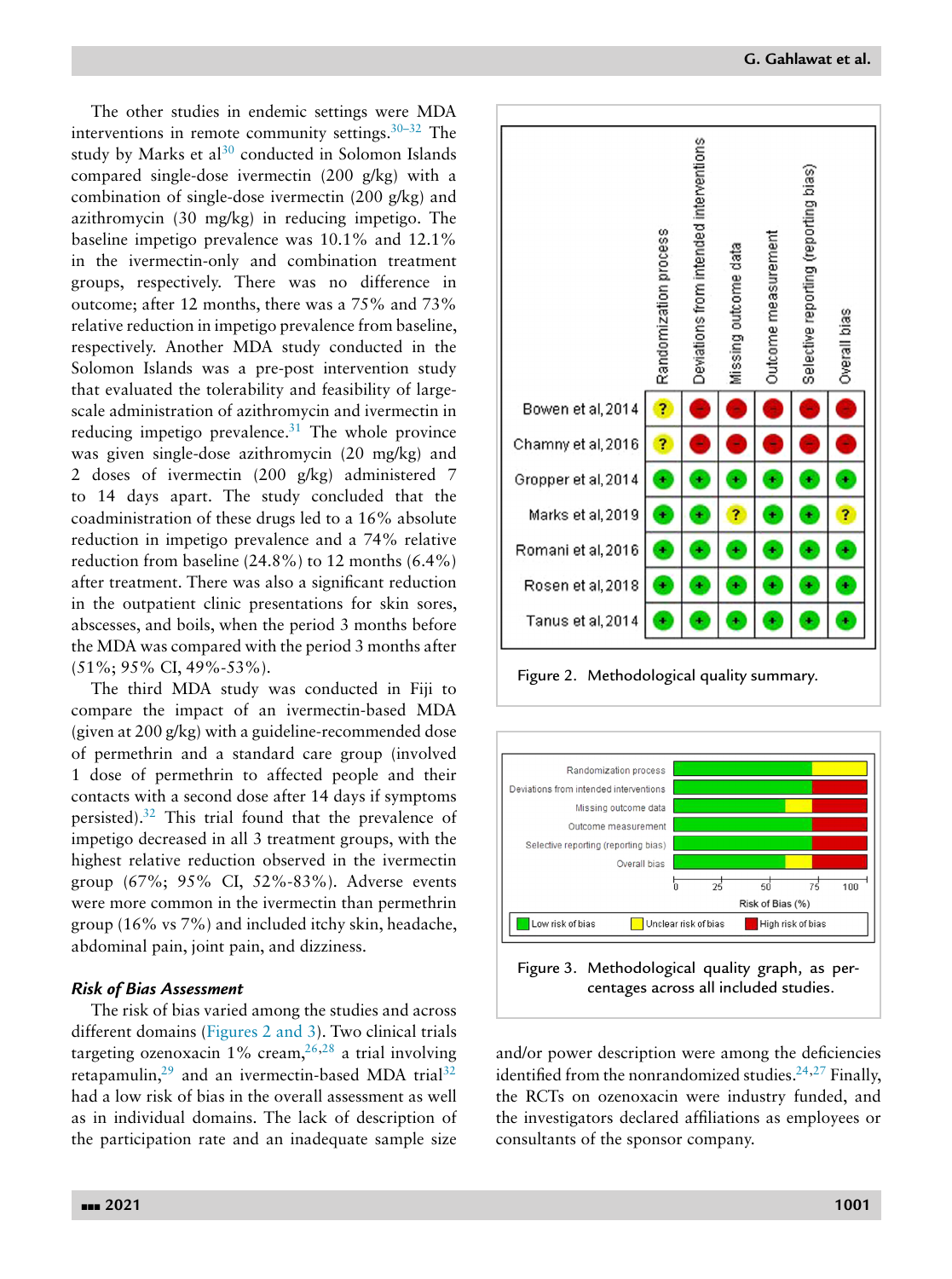# **DISCUSSION**

This study presents an updated review of treatment strategies for impetigo in endemic and nonendemic settings. Although the number of publications on impetigo treatments from the past 10 years is limited, a few treatment alternatives have emerged. In nonendemic settings, topical drugs, such as ozenoxacin, retapamulin, and a new minocycline formulation, have been investigated through RCTs and other clinical studies. Of these, ozenoxacin 1% cream has the strongest evidence base to date, as demonstrated by 2 multinational trials[.26,28](#page-19-0) This new nonfluorinated quinolone antibiotic has superior efficacy without significant tolerability concerns when compared with placebo. It possesses potent bacteriostatic and bactericidal properties against gram-positive pathogens such as *S. aureus* and *Streptococcus pyogenes,*[33,34](#page-19-0) although the reported clinical success rates are lower than those for retapamulin or sodium fusidate.<sup>29,35,36</sup> This finding could be related to the more stringent criteria used to define clinical success in the ozenoxacin studies. $26,28$ Nevertheless, in light of this evidence, the US Food and Drug Administration approved ozenoxacin for use in 2017 for treatment of impetigo in adults and children aged  $>2$  months.<sup>37</sup>

Another topical agent investigated in nonendemic clinical settings during the past 10 years is retapamulin, a new topical antibiotic from the pleuromutilin class[.38](#page-19-0) It may have similar efficacy with ozenoxacin.<sup>26,28</sup> Retapamulin was approved for use in 2007 for the treatment of impetigo in adults and children from the age of  $\geq$ 9 months by the US Food and Drug Administration.<sup>39</sup> One RCT<sup>[29](#page-19-0)</sup> comparing 1% retapamulin ointment with oral linezolid found that the clinical success observed with retapamulin was similar to that reported in previous studies  $35,36$  but that linezolid was superior. A non-RCT clinical study also demonstrated high clinical efficacy of the 1% retapamulin ointment in patients with MRSA.<sup>24</sup> In addition, its tolerability profile has been established in a postmarketing surveillance study.<sup>40</sup> Overall, the evidence supports the use of the drug for the management of impetigo and other uncomplicated bacterial skin infections[.41,42](#page-19-0)

Although the burden of impetigo is enormous in endemic settings, the only clinical trial that explored the treatment of impetigo in endemic areas was conducted in 2009 to 2012, targeting Australian Aboriginal children with nonbullous impetigo living in the Northern Territory.<sup>12</sup> The results indicated that oral cotrimoxazole (for 3 or 5 days) was not inferior to benzathine benzylpenicillin injection in treating severe impetigo. Benzathine benzylpenicillin is not recommended in most endemic and nonendemic settings where MRSA is uncommon as first-line treatment of impetigo; rather oral cloxacillin (or equivalent) or cephalexin is the usual recommendation. $11$ Nonetheless, this was an important finding in the Australian context given oral treatments have better uptake than injectable forms of treatments. The limited treatment options in this setting indicate the need to ensure the judicial use of existing antibiotics and to find sustainable alternative treatment strategies to tackle the enormous burden of skin infections in these settings.

We evaluated community-based MDA as a strategy to reduce the prevalence of impetigo in endemic settings. We found 3 ivermectin-based MDA interventions that targeted scabies and had an associated benefit in reducing the occurrence of impetigo,  $30-32$  suggesting that managing causes that underlie impetigo, such as scabies, may be effective in preventing impetigo in such settings. The addition of azithromycin to an ivermectin-based MDA had no apparent benefit in further reducing impetigo, emphasizing the fact that the reduction in impetigo was largely related to the decrease in scabies[.30](#page-19-0) On the contrary, there was an increase in macrolide-resistant *S aureus* strains after adding azithromycin to the MDA. This increase is important in view of induction in resistant strains after azithromycin was administered as a regimen for trachoma  $MDA<sup>43</sup>$  $MDA<sup>43</sup>$  $MDA<sup>43</sup>$  and highlights the need to carefully assess the use of antibiotics in such programs.

On the basis of the Australian New Zealand Clinical Trials Registry, only 2 registered trials are currently examining the effect of topical antibiotics and antiseptics for the treatment of impetigo. One is a pilot RCT comparing topical hydrogen peroxide or soft white paraffin ointment with mupirocin ointment in the Australian general practice setting (awaiting ethics approval, ACTRN12619001366145p), and the other is an RCT in New Zealand assessing the efficacy of topical fusidic acid and hydrogen peroxide for mild impetigo in school children (ACTRN1261000356460), which is close to completion. Given the size of the burden of impetigo, we believe there is a need for more trials, especially in endemic settings.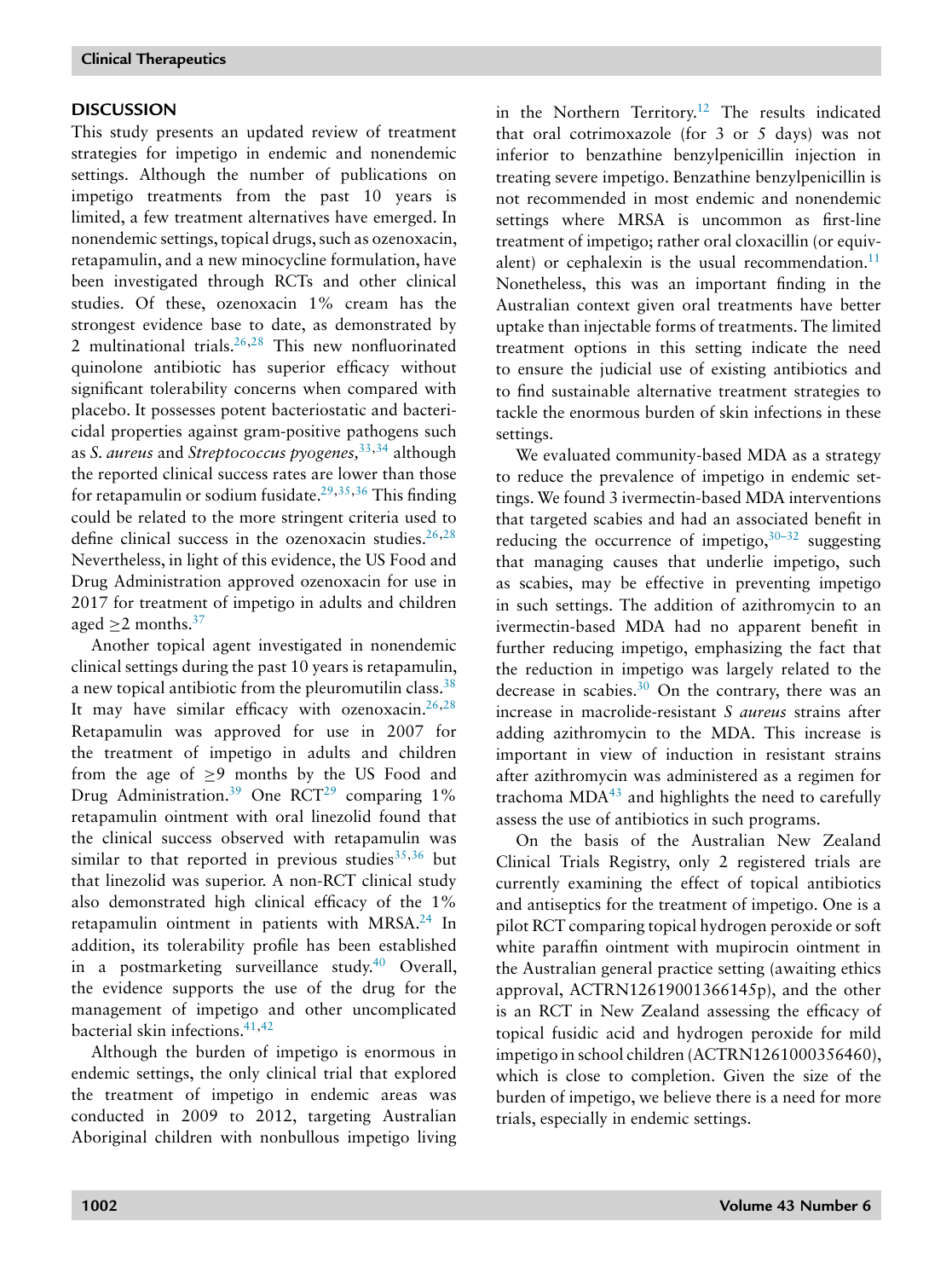### **Implications for Practice**

Considering the significant burden of skin infections, such as impetigo, and the increase in antibiotic resistance, treatment choices are limited, especially in people with impetigo caused by MRSA. Ozenoxacin is highly effective against methicillin-susceptible *S aureus*, MRSA, and *S pyogenes.*[44](#page-20-0) Furthermore, it has a superior resistance profile when compared with quinolone antibiotics because of its ability to simultaneously inhibit bacterial DNA gyrase and intravenous topoisomerase, whereas most quinolones bind with only 1 of the  $2^{45}$  It is also relatively less affected by the efflux pumps that some bacteria use for resistance[.45](#page-20-0) Overall, ozenoxacin appears to be a promising treatment alternative, although further clinical studies are needed to establish its efficacy and safety across different settings. Retapamulin is recommended by the Infectious Diseases Society of America for treatment of bullous and nonbullous impetigo<sup>11</sup>; however, the emergence of resistant bacterial strains (eg, *S aureus*) [41](#page-19-0)[,46,47](#page-20-0) raises potential concerns for long-term clinical usefulness, particularly for impetigo caused by MRSA. The cost associated  $6,48$  $6,48$ with newly introduced treatments, such as ozenoxacin and retapamulin, as opposed to off-patent products, such as mupirocin and fusidic acid, is too high to be afforded by the most vulnerable communities in resource-limited settings. Their use has been therefore limited to settings such as North America and Europe.

In addition to oral cotrimoxazole or benzathine penicillin G injection, MDA has emerged as an effective treatment strategy for community-based impetigo management campaigns in endemic settings. Ivermectin-based MDA, targeting scabies, had a positive spillover effect on impetigo. In addition, recent works further found the benefit of MDA in reducing the prevalence of impetigo even at  $24^{49}$  $24^{49}$  $24^{49}$  and 36 months $50$  after the intervention, highlighting the longterm relevance of MDA interventions. Nevertheless, additional works are warranted to understand the sustainability of periodic administration, potential antibiotic resistance, and applicability in other endemic contexts outside the Pacific. Finally, the National Institute for Health and Care Excellence (United Kingdom) recommends the use of topical antiseptic (1% hydrogen peroxide) as a first-line option, especially for localized, nonbullous impetigo,  $51$  although this recommendation is based on low-quality evidence that indicated no significant difference between fusidic acid and hydrogen peroxide.<sup>19,[51](#page-20-0)</sup> A Phase IV trial of the

efficacy of topical hydrogen peroxide cream for mild impetigo in school children is currently under way in New Zealand, and the results of this trial are likely to provide additional insight into using topical antiseptics for impetigo treatment.<sup>52</sup> The National Healthy Skin Guidelines (Australia) also recommend washing hands with soap for the prevention of impetigo in resourcelimited settings,<sup>53</sup> although this too was based on evidence from 1 RCT published in 2005.<sup>54</sup>

# **Limitations**

The inclusion of a small number of studies with significant heterogeneity precluded a quantitative analysis of the studies. Because of the limited pool of high-quality studies, it was not possible to make treatment recommendations toward clinical guidelines using the GRADE (Grading of Recommendations, Assessment, Development, and Evaluations) approach. The limited pool of studies is mainly attributed to the lack of development of new drugs for impetigo. Some of the included studies also had small sample sizes.

## **CONCLUSION**

This review identifies a limited evidence base supporting the use of topical ozenoxacin or retapamulin for impetigo treatment in nonendemic settings, whereas systemic antibiotics and the MDA strategy have evidence for use in endemic settings. The rapid emergence of resistant bacteria across the world is endangering the clinical efficacy of antibiotics and highlights the need for judicious use of existing antimicrobials and the development of newer agents. Although the emergence of drugs such as ozenoxacin for impetigo treatment in nonendemic settings is a positive development, the findings are indicative of the clear need for research into finding tolerable and effective alternative treatments. Although further validation is needed, MDA trials targeting scabies maybe useful in reducing impetigo burden in endemic settings during a longer period. Substantial morbidity from impetigo and the resultant sequelae in endemic settings highlight the clear need for less expensive, widely available, and acceptable alternative agents and treatment strategies. In sum, our review calls for welldesigned RCTs, including MDA interventions, for the treatment of impetigo in endemic settings.

### **ACKNOWLEDGMENTS**

Garima Gahlawat, Wubshet Tesfaye, Mary Bushell, Solomon Abrha, and Jackson Thomas conceived the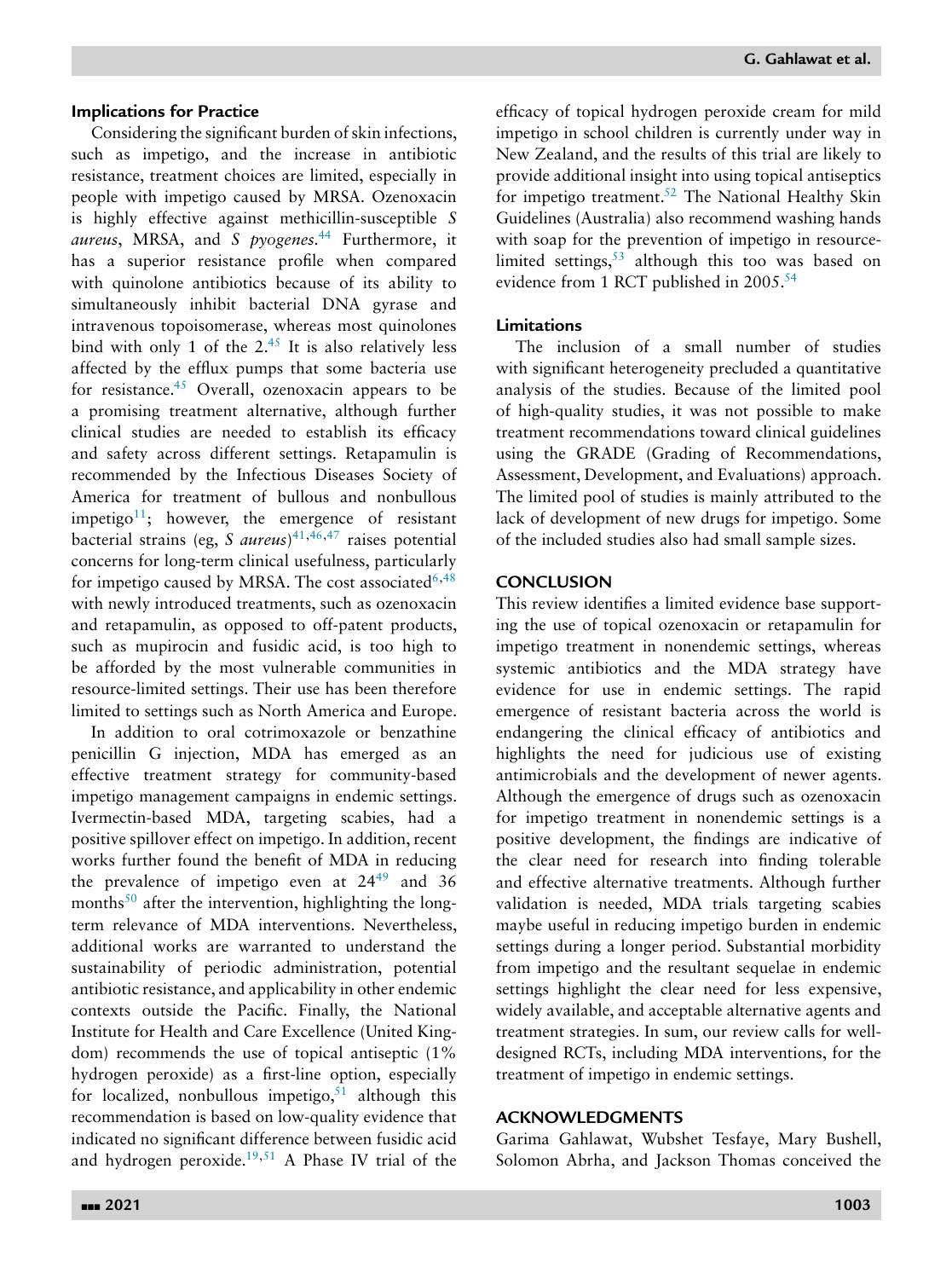<span id="page-18-0"></span>study. Garima Gahlawat, Wubshet Tesfaye, Mary Bushell, Solomon Abrha, and Jackson Thomas contributed to the study design. Garima Gahlawat, Wubshet Tesfaye, Mary Bushell, Gregory M. Peterson, Solomon Abrha, and Jackson Thomas participated in literature searches, data acquisition, evidence synthesis and interpretation of findings. Garima Gahlawat, Wubshet Tesfaye, and Solomon Abrha were involved in critical appraisal of the studies. Garima Gahlwat, Wubshet Tesfaye, Mary Bushell and Jackson Thomas drafted the initial manuscript. Garima Gahlawat, Wubshet Tesfaye, Mary Bushell, Solomon Abrha, Gregory M. Peterson, Cynthia Mathew, Mahipal Sinnollareddy, Indira Samarawickrema, Tom Calma, Aileen Y. Chang, Daniel Engelman, Andrew Steer, and Jackson Thomas were involved in critical revision of the work for intellectual content and validation. Wubshet Tesfaye, Mary Bushell, and Jackson Thomas were involved in supervision of the work. All authors reviewed and approved the final manuscript.

# **FUNDING**

This research was partly supported by the Australian [Government](https://doi.org/10.13039/100015539) through the Medical Research Future Fund (MRFF) funding scheme (project ID APP1170357). The views expressed herein are those of the authors and are not necessarily those of the Australian Government or MRFF.

### **DISCLOSURES**

The authors have indicated that they have no conflicts of interest regarding the content of this article.

# **SUPPLEMENTARY MATERIALS**

Supplementary material associated with this article can be found, in the online version, at doi:10.1016/j. [clinthera.2021.04.013.](https://doi.org/10.1016/j.clinthera.2021.04.013)

# **REFERENCES**

- 1. [Cole](http://refhub.elsevier.com/S0149-2918(21)00208-3/sbref0001) C, [Gazewood](http://refhub.elsevier.com/S0149-2918(21)00208-3/sbref0001) JD. Diagnosis and treatment of impetigo. *Am Fam Physician*. [2007;75:859–864.](http://refhub.elsevier.com/S0149-2918(21)00208-3/sbref0001)
- 2. [Davidson](http://refhub.elsevier.com/S0149-2918(21)00208-3/sbref0002) L, [Knight](http://refhub.elsevier.com/S0149-2918(21)00208-3/sbref0002) J, [Bowen](http://refhub.elsevier.com/S0149-2918(21)00208-3/sbref0002) AC. Skin infections in Australian Aboriginal children: a narrative review. *Med J Aust*. [2020;212:231–237.](http://refhub.elsevier.com/S0149-2918(21)00208-3/sbref0002)
- 3. [D'Cunha](http://refhub.elsevier.com/S0149-2918(21)00208-3/sbref0003) NM, [Peterson](http://refhub.elsevier.com/S0149-2918(21)00208-3/sbref0003) GM, [Baby](http://refhub.elsevier.com/S0149-2918(21)00208-3/sbref0003) KE, [Impetigo](http://refhub.elsevier.com/S0149-2918(21)00208-3/sbref0003) Thomas J. A need for new therapies in a world of increasing antimicrobial resistance. *J Clin Pharm Ther*. [2018;43:150–153.](http://refhub.elsevier.com/S0149-2918(21)00208-3/sbref0003)
- 4. [Nardi](http://refhub.elsevier.com/S0149-2918(21)00208-3/sbref0004) NM, [Schaefer](http://refhub.elsevier.com/S0149-2918(21)00208-3/sbref0004) TJ. *Impetigo*. USA: [StatPearls;](http://refhub.elsevier.com/S0149-2918(21)00208-3/sbref0004) 2017.
- 5. [Thomas](http://refhub.elsevier.com/S0149-2918(21)00208-3/sbref0005) J, [Christenson](http://refhub.elsevier.com/S0149-2918(21)00208-3/sbref0005) J, [Walker](http://refhub.elsevier.com/S0149-2918(21)00208-3/sbref0005) E, [Baby](http://refhub.elsevier.com/S0149-2918(21)00208-3/sbref0005) K, [Peterson](http://refhub.elsevier.com/S0149-2918(21)00208-3/sbref0005) G. Scabies-An ancient itch that is still rampant today. *J Clin Pharm Ther*. [2017;42:793.](http://refhub.elsevier.com/S0149-2918(21)00208-3/sbref0005)
- 6. [Hartman-Adams](http://refhub.elsevier.com/S0149-2918(21)00208-3/sbref0006) H, [Banvard](http://refhub.elsevier.com/S0149-2918(21)00208-3/sbref0006) C, [Juckett](http://refhub.elsevier.com/S0149-2918(21)00208-3/sbref0006) G. Impetigo: diagnosis and treatment. *Am Fam Physician*. [2014;90:229–235.](http://refhub.elsevier.com/S0149-2918(21)00208-3/sbref0006)
- 7. [Bowen](http://refhub.elsevier.com/S0149-2918(21)00208-3/sbref0007) AC, [Mahé A,](http://refhub.elsevier.com/S0149-2918(21)00208-3/sbref0007) [Hay](http://refhub.elsevier.com/S0149-2918(21)00208-3/sbref0007) RJ, et [al.](http://refhub.elsevier.com/S0149-2918(21)00208-3/sbref0007) The Global [Epidemiology](http://refhub.elsevier.com/S0149-2918(21)00208-3/sbref0007) of Impetigo: A Systematic Review of the Population Prevalence of Impetigo and Pyoderma. *PloS one*. 2015;10.
- 8. [Aung](http://refhub.elsevier.com/S0149-2918(21)00208-3/sbref0008) PTZ, [Cuningham](http://refhub.elsevier.com/S0149-2918(21)00208-3/sbref0008) W, [Hwang](http://refhub.elsevier.com/S0149-2918(21)00208-3/sbref0008) K, et [al.](http://refhub.elsevier.com/S0149-2918(21)00208-3/sbref0008) Scabies and risk of skin sores in remote Australian Aboriginal communities: A [self-controlled](http://refhub.elsevier.com/S0149-2918(21)00208-3/sbref0008) case series study. *PLoS Negl Trop Dis*. 2018;12.
- 9. [Pereira](http://refhub.elsevier.com/S0149-2918(21)00208-3/sbref0009) LB. Impetigo review. *An Bras Dermatol*. [2014;89:293–299.](http://refhub.elsevier.com/S0149-2918(21)00208-3/sbref0009)
- 10. [Bowen](http://refhub.elsevier.com/S0149-2918(21)00208-3/sbref0010) A, [May](http://refhub.elsevier.com/S0149-2918(21)00208-3/sbref0010) P, [Carapetis](http://refhub.elsevier.com/S0149-2918(21)00208-3/sbref0010) J, [Tong](http://refhub.elsevier.com/S0149-2918(21)00208-3/sbref0010) S, [Andrews](http://refhub.elsevier.com/S0149-2918(21)00208-3/sbref0010) R, [Currie](http://refhub.elsevier.com/S0149-2918(21)00208-3/sbref0010) B. *National Healthy Skin Guideline for the Prevention, Treatment and Public Health Control of Impetigo, Scabies, Crusted Scabies and Tinea for Indigenous Populations and [Communities](http://refhub.elsevier.com/S0149-2918(21)00208-3/sbref0010) in Australia*. 1st edition; 2018.
- 11. [Stevens](http://refhub.elsevier.com/S0149-2918(21)00208-3/sbref0011) DL, [Bisno](http://refhub.elsevier.com/S0149-2918(21)00208-3/sbref0011) AL, [Chambers](http://refhub.elsevier.com/S0149-2918(21)00208-3/sbref0011) HF, et [al.](http://refhub.elsevier.com/S0149-2918(21)00208-3/sbref0011) Practice guidelines for the diagnosis and management of skin and soft tissue infections: 2014 update by the Infectious Diseases Society of America. *Clin Infect Dis*. [2014;59:e10–e52.](http://refhub.elsevier.com/S0149-2918(21)00208-3/sbref0011)
- 12. [Bowen](http://refhub.elsevier.com/S0149-2918(21)00208-3/sbref0012) AC, [Tong](http://refhub.elsevier.com/S0149-2918(21)00208-3/sbref0012) SY, [Andrews](http://refhub.elsevier.com/S0149-2918(21)00208-3/sbref0012) RM, et [al.](http://refhub.elsevier.com/S0149-2918(21)00208-3/sbref0012) Short-course oral co-trimoxazole versus intramuscular benzathine benzylpenicillin for impetigo in a highly endemic region: an open-label, randomised, controlled, non-inferiority trial. *Lancet*. [2014;384:2132–2140.](http://refhub.elsevier.com/S0149-2918(21)00208-3/sbref0012)
- 13. [Geria](http://refhub.elsevier.com/S0149-2918(21)00208-3/sbref0013) AN, [Schwartz](http://refhub.elsevier.com/S0149-2918(21)00208-3/sbref0013) RA. Impetigo update: new challenges in the era of methicillin resistance. *Cutis*. [2010;85:65–70.](http://refhub.elsevier.com/S0149-2918(21)00208-3/sbref0013)
- 14. [Antonov](http://refhub.elsevier.com/S0149-2918(21)00208-3/sbref0014) NK, [Garzon](http://refhub.elsevier.com/S0149-2918(21)00208-3/sbref0014) MC, [Morel](http://refhub.elsevier.com/S0149-2918(21)00208-3/sbref0014) KD, [Whittier](http://refhub.elsevier.com/S0149-2918(21)00208-3/sbref0014) S, [Planet](http://refhub.elsevier.com/S0149-2918(21)00208-3/sbref0014) PJ, [Lauren](http://refhub.elsevier.com/S0149-2918(21)00208-3/sbref0014) CT. High prevalence of mupirocin resistance in *Staphylococcus aureus* isolates from a pediatric population. *Antimicrob Agents Chemother*. [2015;59:3350–3356.](http://refhub.elsevier.com/S0149-2918(21)00208-3/sbref0014)
- 15. [Williamson](http://refhub.elsevier.com/S0149-2918(21)00208-3/sbref0015) DA, [Carter](http://refhub.elsevier.com/S0149-2918(21)00208-3/sbref0015) GP, [Howden](http://refhub.elsevier.com/S0149-2918(21)00208-3/sbref0015) BP. Current and Emerging Topical Antibacterials and Antiseptics: Agents, Action, and Resistance Patterns. *Clin Microbiol Rev*. [2017;30:827–860.](http://refhub.elsevier.com/S0149-2918(21)00208-3/sbref0015)
- 16. [Hurdle](http://refhub.elsevier.com/S0149-2918(21)00208-3/sbref0016) JG, [O'Neill](http://refhub.elsevier.com/S0149-2918(21)00208-3/sbref0016) AJ, [Mody](http://refhub.elsevier.com/S0149-2918(21)00208-3/sbref0016) L, [Chopra](http://refhub.elsevier.com/S0149-2918(21)00208-3/sbref0016) I, [Bradley](http://refhub.elsevier.com/S0149-2918(21)00208-3/sbref0016) SF. In vivo transfer of high-level mupirocin resistance from *Staphylococcus epidermidis* to methicillin-resistant *Staphylococcus aureus* associated with failure of mupirocin prophylaxis. *The Journal of antimicrobial chemotherapy*. [2005;56:1166–1168.](http://refhub.elsevier.com/S0149-2918(21)00208-3/sbref0016)
- 17. [Vogel](http://refhub.elsevier.com/S0149-2918(21)00208-3/sbref0017) A, [Lennon](http://refhub.elsevier.com/S0149-2918(21)00208-3/sbref0017) D, [Best](http://refhub.elsevier.com/S0149-2918(21)00208-3/sbref0017) E, [Leversha](http://refhub.elsevier.com/S0149-2918(21)00208-3/sbref0017) A. Where to from here? The treatment of impetigo in children as resistance to fusidic acid emerges. *New Zealand Med J (Online)*. [2016;129:77–83.](http://refhub.elsevier.com/S0149-2918(21)00208-3/sbref0017)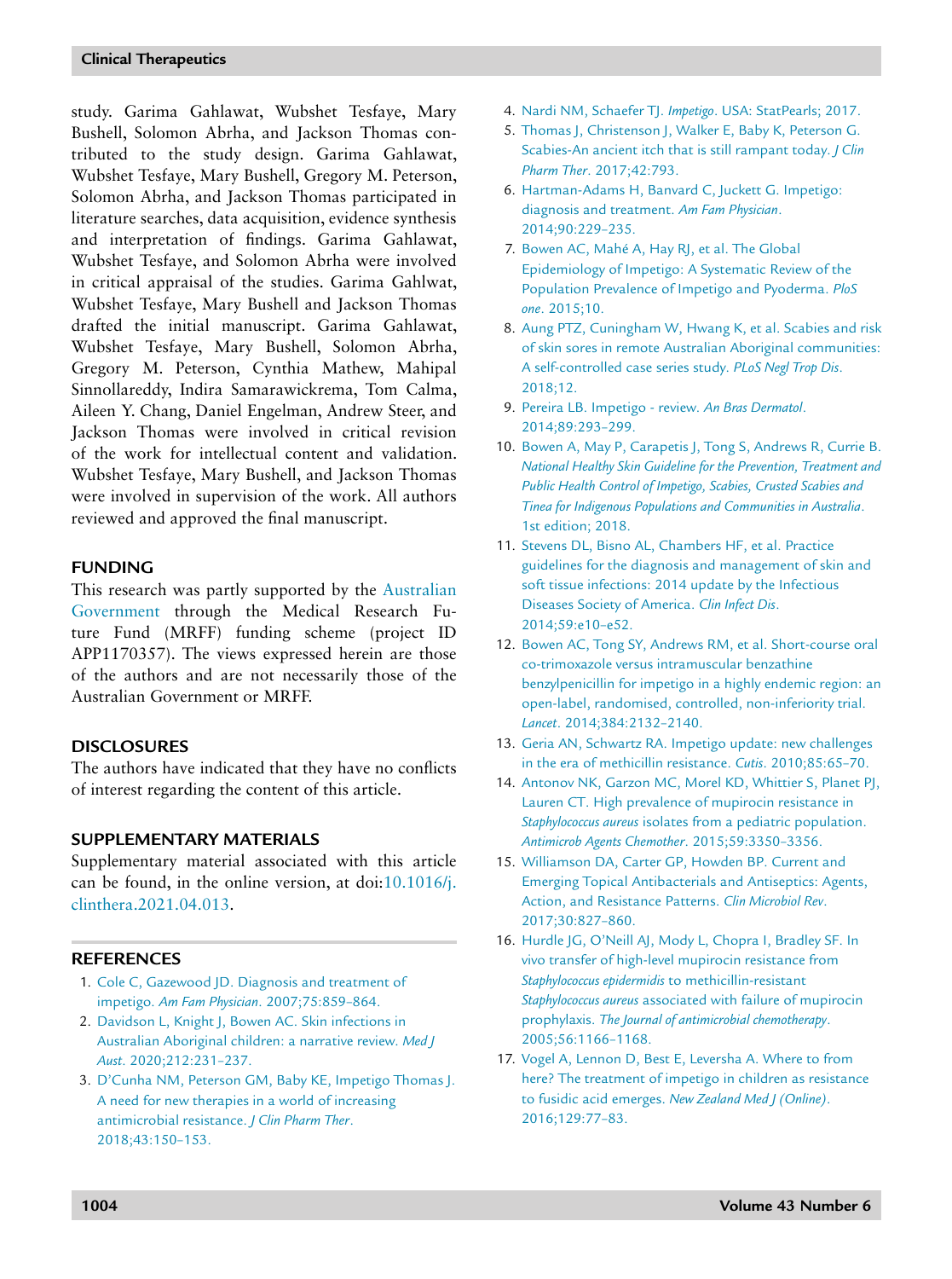- <span id="page-19-0"></span>18. [Driscoll](http://refhub.elsevier.com/S0149-2918(21)00208-3/sbref0018) DG, [Young](http://refhub.elsevier.com/S0149-2918(21)00208-3/sbref0018) CL, [Ochsner](http://refhub.elsevier.com/S0149-2918(21)00208-3/sbref0018) UA. Transient loss of high-level mupirocin resistance in Staphylococcus aureus due to MupA polymorphism. *Antimicrob Agents Chemother*. [2007;51:2247–2248.](http://refhub.elsevier.com/S0149-2918(21)00208-3/sbref0018)
- 19. [Koning](http://refhub.elsevier.com/S0149-2918(21)00208-3/sbref0019) S, van der [Sande](http://refhub.elsevier.com/S0149-2918(21)00208-3/sbref0019) R, [Verhagen](http://refhub.elsevier.com/S0149-2918(21)00208-3/sbref0019) AP, et [al.](http://refhub.elsevier.com/S0149-2918(21)00208-3/sbref0019) [Interventions](http://refhub.elsevier.com/S0149-2918(21)00208-3/sbref0019) for impetigo. *The Cochrane Catabase Syst Rev*. 2012;1.
- 20. [May](http://refhub.elsevier.com/S0149-2918(21)00208-3/sbref0020) PJ, [Tong](http://refhub.elsevier.com/S0149-2918(21)00208-3/sbref0020) SYC, [Steer](http://refhub.elsevier.com/S0149-2918(21)00208-3/sbref0020) AC, et [al.](http://refhub.elsevier.com/S0149-2918(21)00208-3/sbref0020) Treatment, prevention and public health management of impetigo, scabies, crusted scabies and fungal skin infections in endemic populations: a systematic review. *Trop Med Int Health*. [2019;24:280–293.](http://refhub.elsevier.com/S0149-2918(21)00208-3/sbref0020)
- 21. Covidence. Cochrane Community. https: [//www.covidence.org/reviewers.](https://www.covidence.org/reviewers)

Published 2020. Accessed 23/06/2020.

- 22. [Sterne](http://refhub.elsevier.com/S0149-2918(21)00208-3/sbref0022) JAC, [Savovic](http://refhub.elsevier.com/S0149-2918(21)00208-3/sbref0022) J, [Page](http://refhub.elsevier.com/S0149-2918(21)00208-3/sbref0022) MJ, et [al.](http://refhub.elsevier.com/S0149-2918(21)00208-3/sbref0022) RoB 2: a revised tool for assessing risk of bias in randomised trials. *BMJ*. [2019;366:l4898.](http://refhub.elsevier.com/S0149-2918(21)00208-3/sbref0022)
- 23. The National Heart LaBI. *Study Quality Assessment Tools. U.S.*. Department of Health and Human Services; 2020 *[https://www.nhlbi.nih.gov/health-topics/](https://www.nhlbi.nih.gov/health-topics/study-quality-assessment-tools) study-quality-assessment-tools* PublishedAccessed 28/05/2020.
- 24. [Bohaty](http://refhub.elsevier.com/S0149-2918(21)00208-3/sbref0024) BR, [Choi](http://refhub.elsevier.com/S0149-2918(21)00208-3/sbref0024) S, [Cai](http://refhub.elsevier.com/S0149-2918(21)00208-3/sbref0024) C, [Hebert](http://refhub.elsevier.com/S0149-2918(21)00208-3/sbref0024) AA. Clinical and bacteriological efficacy of twice daily topical retapamulin ointment 1% in the management of impetigo and other [uncomplicated](http://refhub.elsevier.com/S0149-2918(21)00208-3/sbref0024) superficial skin infections. *Int J Womens Dermatol*. 2015;1:13–20.
- 25. [Chamny](http://refhub.elsevier.com/S0149-2918(21)00208-3/sbref0025) S, [Miron](http://refhub.elsevier.com/S0149-2918(21)00208-3/sbref0025) D, [Lumelsky](http://refhub.elsevier.com/S0149-2918(21)00208-3/sbref0025) N, et [al.](http://refhub.elsevier.com/S0149-2918(21)00208-3/sbref0025) Topical Minocycline Foam for the Treatment of Impetigo in Children: Results of a Randomized, Double-Blind, Phase 2 Study. *J Drugs Dermatol*. [2016;15:1238–1243.](http://refhub.elsevier.com/S0149-2918(21)00208-3/sbref0025)
- 26. [Gropper](http://refhub.elsevier.com/S0149-2918(21)00208-3/sbref0026) S, [Albareda](http://refhub.elsevier.com/S0149-2918(21)00208-3/sbref0026) N, [Chelius](http://refhub.elsevier.com/S0149-2918(21)00208-3/sbref0026) K, et [al.](http://refhub.elsevier.com/S0149-2918(21)00208-3/sbref0026) Ozenoxacin 1% cream in the treatment of impetigo: a multicenter, randomized, placebo-and [retapamulin-controlled](http://refhub.elsevier.com/S0149-2918(21)00208-3/sbref0026) clinical trial. *Future Microbiol*. 2014;9:1013–1023.
- 27. [Gropper](http://refhub.elsevier.com/S0149-2918(21)00208-3/sbref0027) S, [Cepero](http://refhub.elsevier.com/S0149-2918(21)00208-3/sbref0027) AL, [Santos](http://refhub.elsevier.com/S0149-2918(21)00208-3/sbref0027) B, [Kruger](http://refhub.elsevier.com/S0149-2918(21)00208-3/sbref0027) D. Systemic bioavailability

and safety of twice-daily topical ozenoxacin 1% cream in adults and children with impetigo. *Future Microbiol*. 2014;9:S33–S40.

- 28. [Rosen](http://refhub.elsevier.com/S0149-2918(21)00208-3/sbref0028) T, [Albareda](http://refhub.elsevier.com/S0149-2918(21)00208-3/sbref0028) N, [Rosenberg](http://refhub.elsevier.com/S0149-2918(21)00208-3/sbref0028) N, et [al.](http://refhub.elsevier.com/S0149-2918(21)00208-3/sbref0028) Efficacy and safety of Ozenoxacin cream for treatment of adult and pediatric patients with impetigo: a randomized clinical trial. *JAMA Dermatol*. [2018;154:806–813.](http://refhub.elsevier.com/S0149-2918(21)00208-3/sbref0028)
- 29. [Tanus](http://refhub.elsevier.com/S0149-2918(21)00208-3/sbref0029) T, [Scangarella-Oman](http://refhub.elsevier.com/S0149-2918(21)00208-3/sbref0029) NE, [Dalessandro](http://refhub.elsevier.com/S0149-2918(21)00208-3/sbref0029) M, Li [G,](http://refhub.elsevier.com/S0149-2918(21)00208-3/sbref0029) [Breton](http://refhub.elsevier.com/S0149-2918(21)00208-3/sbref0029) JJ, [Tomayko](http://refhub.elsevier.com/S0149-2918(21)00208-3/sbref0029) JF. A randomized, double-blind, comparative study to assess the safety and efficacy of topical retapamulin ointment 1% versus oral linezolid in the treatment of secondarily infected traumatic lesions and impetigo due to [methicillin-resistant](http://refhub.elsevier.com/S0149-2918(21)00208-3/sbref0029) Staphylococcus aureus. *Adv Skin Wound Care*. 2014;27:548–559.
- 30. [Marks](http://refhub.elsevier.com/S0149-2918(21)00208-3/sbref0030) M, [Toloka](http://refhub.elsevier.com/S0149-2918(21)00208-3/sbref0030) H, [Baker](http://refhub.elsevier.com/S0149-2918(21)00208-3/sbref0030) C, et [al.](http://refhub.elsevier.com/S0149-2918(21)00208-3/sbref0030) Randomized trial of community treatment with azithromycin and ivermectin mass drug administration for control of scabies and impetigo. *Clin Infect Dis*. [2019;68:927–933.](http://refhub.elsevier.com/S0149-2918(21)00208-3/sbref0030)
- 31. [Romani](http://refhub.elsevier.com/S0149-2918(21)00208-3/sbref0031) L, [Marks](http://refhub.elsevier.com/S0149-2918(21)00208-3/sbref0031) M, [Sokana](http://refhub.elsevier.com/S0149-2918(21)00208-3/sbref0031) O, et [al.](http://refhub.elsevier.com/S0149-2918(21)00208-3/sbref0031) Efficacy of mass drug administration with ivermectin for control of scabies and impetigo, with coadministration of azithromycin: a single-arm community intervention trial. *Lancet Infect Dis*. [2019;19:510–518.](http://refhub.elsevier.com/S0149-2918(21)00208-3/sbref0031)
- 32. [Romani](http://refhub.elsevier.com/S0149-2918(21)00208-3/sbref0032) L, [Whitfeld](http://refhub.elsevier.com/S0149-2918(21)00208-3/sbref0032) MJ, [Koroivueta](http://refhub.elsevier.com/S0149-2918(21)00208-3/sbref0032) J, et [al.](http://refhub.elsevier.com/S0149-2918(21)00208-3/sbref0032) Mass drug administration for scabies control in a population with endemic disease. *N Engl J Med*. [2015;373:2305–2313.](http://refhub.elsevier.com/S0149-2918(21)00208-3/sbref0032)
- 33. [Yamakawa](http://refhub.elsevier.com/S0149-2918(21)00208-3/sbref0033) T, [Mitsuyama](http://refhub.elsevier.com/S0149-2918(21)00208-3/sbref0033) J, [Hayashi](http://refhub.elsevier.com/S0149-2918(21)00208-3/sbref0033) K. In vitro and in vivo antibacterial activity of T-3912, a novel non-fluorinated topical quinolone. *J Antimicrob Chemother*. [2002;49:455–465.](http://refhub.elsevier.com/S0149-2918(21)00208-3/sbref0033)
- 34. [Morrissey](http://refhub.elsevier.com/S0149-2918(21)00208-3/sbref0034) I, [Cantón](http://refhub.elsevier.com/S0149-2918(21)00208-3/sbref0034) R, [Vila](http://refhub.elsevier.com/S0149-2918(21)00208-3/sbref0034) J, et [al.](http://refhub.elsevier.com/S0149-2918(21)00208-3/sbref0034) Microbiological profile of ozenoxacin. *Future Microbiol*. [2019;14:773–787.](http://refhub.elsevier.com/S0149-2918(21)00208-3/sbref0034)
- 35. [Oranje](http://refhub.elsevier.com/S0149-2918(21)00208-3/sbref0035) AP, [Chosidow](http://refhub.elsevier.com/S0149-2918(21)00208-3/sbref0035) O, [Sacchidanand](http://refhub.elsevier.com/S0149-2918(21)00208-3/sbref0035) S, et [al.](http://refhub.elsevier.com/S0149-2918(21)00208-3/sbref0035) Topical

retapamulin ointment, 1%, versus sodium fusidate ointment, 2%, for impetigo: a randomized, observer-blinded, noninferiority study. *Dermatology*. 2007;215:331–340.

- 36. [Koning](http://refhub.elsevier.com/S0149-2918(21)00208-3/sbref0036) S, Van Der [Wouden](http://refhub.elsevier.com/S0149-2918(21)00208-3/sbref0036) J, [Chosidow](http://refhub.elsevier.com/S0149-2918(21)00208-3/sbref0036) O, et [al.](http://refhub.elsevier.com/S0149-2918(21)00208-3/sbref0036) Efficacy and safety of retapamulin ointment as treatment of impetigo: randomized double-blind multicentre placebo-controlled trial. *Br J Dermatol*. [2008;158:1077–1082.](http://refhub.elsevier.com/S0149-2918(21)00208-3/sbref0036)
- 37. FDA. Xepi (ozenoxacin) Cream. U.S. Food & Drug Administration. [https://www.accessdata.fda.gov/](https://www.accessdata.fda.gov/drugsatfda_docs/nda/2017/208945Orig1s000TOC.cfm) drugsatfda\_docs/nda/2017/ [208945Orig1s000T](http://refhub.elsevier.com/S0149-2918(21)00208-3/sbref0035)OC.cfm. Published 2017. Accessed 21/05/2020, 2020.
- 38. [Goethe](http://refhub.elsevier.com/S0149-2918(21)00208-3/sbref0038) O, [Heuer](http://refhub.elsevier.com/S0149-2918(21)00208-3/sbref0038) A, [Ma](http://refhub.elsevier.com/S0149-2918(21)00208-3/sbref0038) X, [Wang](http://refhub.elsevier.com/S0149-2918(21)00208-3/sbref0038) Z, [Herzon](http://refhub.elsevier.com/S0149-2918(21)00208-3/sbref0038) SB. Antibacterial properties and clinical potential of pleuromutilins. *Nat Prod Rep*. [2019;36:220–247.](http://refhub.elsevier.com/S0149-2918(21)00208-3/sbref0038)
- 39. FDA. *Zyvox. U.S.*. Food & Drug Administration; 2007 *https://www. [accessdata.fda.gov/drugsatfda\\_docs/label/](https://www.accessdata.fda.gov/drugsatfda_docs/label/2014/021130s032,021131s026,021132s031lbl.pdf) 2014/021130s032,021131s026, 021132s031lbl.pdf* PublishedAccessed 20/02/2021, 20/02/2021.
- 40. [Hong](http://refhub.elsevier.com/S0149-2918(21)00208-3/sbref0040) W, [Lee](http://refhub.elsevier.com/S0149-2918(21)00208-3/sbref0040) YS, [Park](http://refhub.elsevier.com/S0149-2918(21)00208-3/sbref0040) CW, [Yoon](http://refhub.elsevier.com/S0149-2918(21)00208-3/sbref0040) MS, [Ro](http://refhub.elsevier.com/S0149-2918(21)00208-3/sbref0040) YS. An Open Label, Multi-Center, [Non-Interventional](http://refhub.elsevier.com/S0149-2918(21)00208-3/sbref0040) Post-Marketing Surveillance to Monitor the Safety and Efficacy of ALTARGO® (Retapamulin) Administered in Korean Patients According to the Prescribing Information. *Ann Dermatol*. 2018;30:441–450.
- 41. [Yang](http://refhub.elsevier.com/S0149-2918(21)00208-3/sbref0041) LP, [Keam](http://refhub.elsevier.com/S0149-2918(21)00208-3/sbref0041) SJ. Retapamulin: a review of its use in the management of impetigo and other uncomplicated superficial skin infections. *Drugs*. [2008;68:855–873.](http://refhub.elsevier.com/S0149-2918(21)00208-3/sbref0041)
- 42. [Parish](http://refhub.elsevier.com/S0149-2918(21)00208-3/sbref0042) LC, [Parish](http://refhub.elsevier.com/S0149-2918(21)00208-3/sbref0042) JL. Retapamulin: a new topical antibiotic for the treatment of uncomplicated skin infections. *Drugs Today*. [2008;44:91–102.](http://refhub.elsevier.com/S0149-2918(21)00208-3/sbref0042)
- 43. [Coles](http://refhub.elsevier.com/S0149-2918(21)00208-3/sbref0043) CL, [Mabula](http://refhub.elsevier.com/S0149-2918(21)00208-3/sbref0043) K, [Seidman](http://refhub.elsevier.com/S0149-2918(21)00208-3/sbref0043) JC, et [al.](http://refhub.elsevier.com/S0149-2918(21)00208-3/sbref0043) Mass distribution of azithromycin for trachoma control is